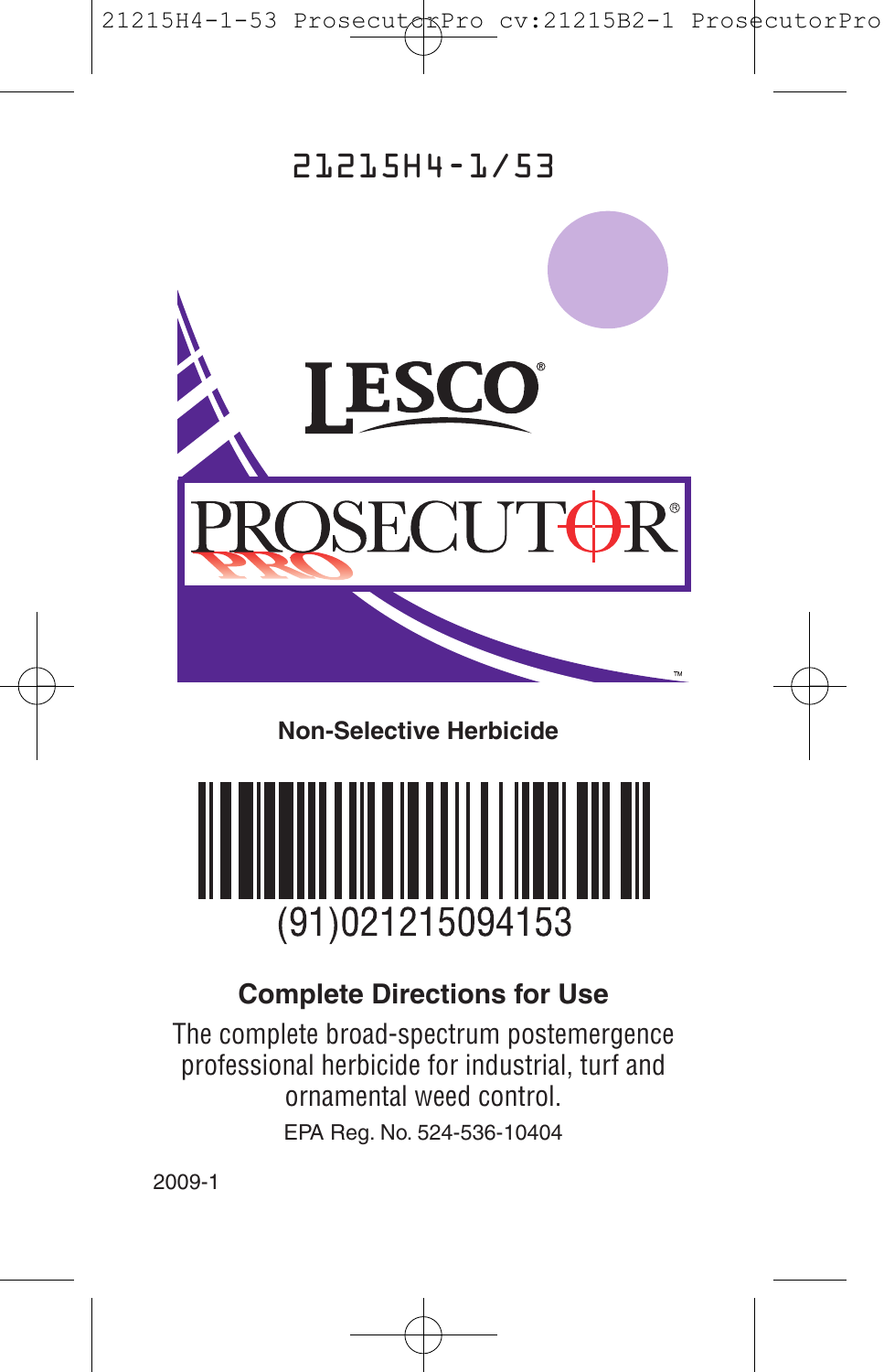

21215H4-1/53



The complete broad-spectrum postemergence professional herbicide for industrial, turf and ornamental weed control.

# **Complete Directions for Use**

### EPA Reg. No. 524-536-10404

AVOID CONTACT OF HERBICIDE WITH FOLIAGE, GREEN STEMS, EXPOSED NON-WOODY ROOTS OR FRUIT OF CROPS, DESIRABLE PLANTS AND TREES, BECAUSE SEVERE INJURY OR DESTRUCTION IS LIKELY TO RESULT.

©2009-1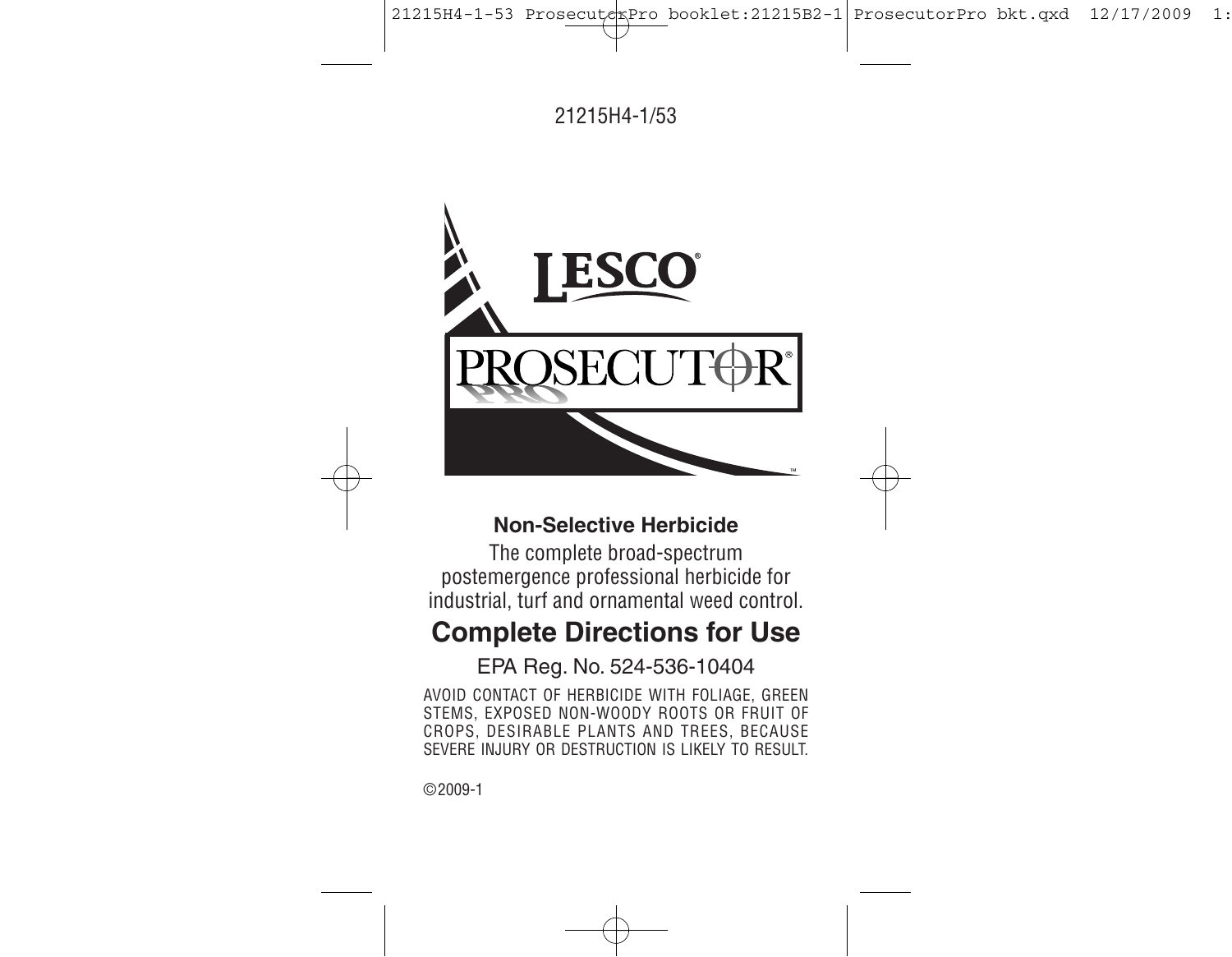## **INGREDIENTS 2 CONTENTS 2**

Read the entire label before using this product.

Use only according to label instructions.

It is a violation of Federal law to use this product in any manner inconsistent with its labeling.

Not all products recommended on this label are registered for use in California. Check the registration status of each product in California before using.

Read the "LIMIT OF WARRANTY AND LIABILITY" statement at the end of the label before buying or using. If terms are not acceptable, return at once unopened.

THIS IS AN END-USE PRODUCT. LESCO, INC. DOES NOT INTEND AND HAS NOT REGISTERED IT FOR REFORMULA-TION. SEE INDIVIDUAL CONTAINER LABEL FOR REPACKAGING LIMITATIONS.

## **CONTENTS**

| 1 | 1.0 |                                               |  |
|---|-----|-----------------------------------------------|--|
| 2 | 2.0 |                                               |  |
|   | 21  | Hazards to Humans and Domestic Animals4       |  |
|   | 2.2 |                                               |  |
|   | 23  |                                               |  |
| 3 | 3.0 |                                               |  |
| 4 | 4.0 |                                               |  |
| 5 | 5.0 |                                               |  |
|   | 5.1 |                                               |  |
|   | 5.2 |                                               |  |
|   | 5.3 |                                               |  |
|   | 5.4 |                                               |  |
|   | 5.5 |                                               |  |
| 6 | 60  | <b>APPLICATION EQUIPMENT AND TECHNIQUES12</b> |  |
|   | 6 1 |                                               |  |
|   | 6.2 |                                               |  |
|   | 6.3 | Hand-Held and High-Volume Equipment17         |  |

|   | 64<br>6.5<br>6.6 |                                               |  |
|---|------------------|-----------------------------------------------|--|
|   | 70<br>7.1        |                                               |  |
|   | 72               | General Noncrop Areas and Industrial Sites21  |  |
|   | 73               |                                               |  |
|   | 74               | Injection and Frill (Woody Brush and Trees)25 |  |
|   | 75               | <b>Ornamentals and Plant Nurseries,</b>       |  |
|   |                  |                                               |  |
|   | 76               | Parks, Recreational and Residential Areas 27  |  |
|   | 77               |                                               |  |
|   | 78               |                                               |  |
| 8 | 80               |                                               |  |
|   | 81               |                                               |  |
|   | 82               |                                               |  |
|   | 8.3              |                                               |  |
| g | 9.0              | LIMIT OF WARRANTY AND LIABILITY41             |  |
|   |                  |                                               |  |

# **1.0 INGREDIENTS**

### ACTIVE INGREDIENT:

| *Glyphosate, N-(phosphonomethyl)glycine,                       |        |
|----------------------------------------------------------------|--------|
| in the form of its isopropylamine salt $\dots\dots\dots$ 41.0% |        |
|                                                                |        |
|                                                                | 100.0% |

\*Contains 480 grams per liter or 4 pounds per U.S. gallon of the active ingredient glyphosate, in the form of its isopropylamine salt. Equivalent to 356 grams per liter or 3 pounds per U.S. gallon of the acid, glyphosate.

This product is protected by U.S. Patent Nos. 5,683,958; 5,703,015; 6,063,733; 6,121,199; 6,121,200. No license granted under any non-U.S. patent(s).

| INGREDIENTS |  |
|-------------|--|
|             |  |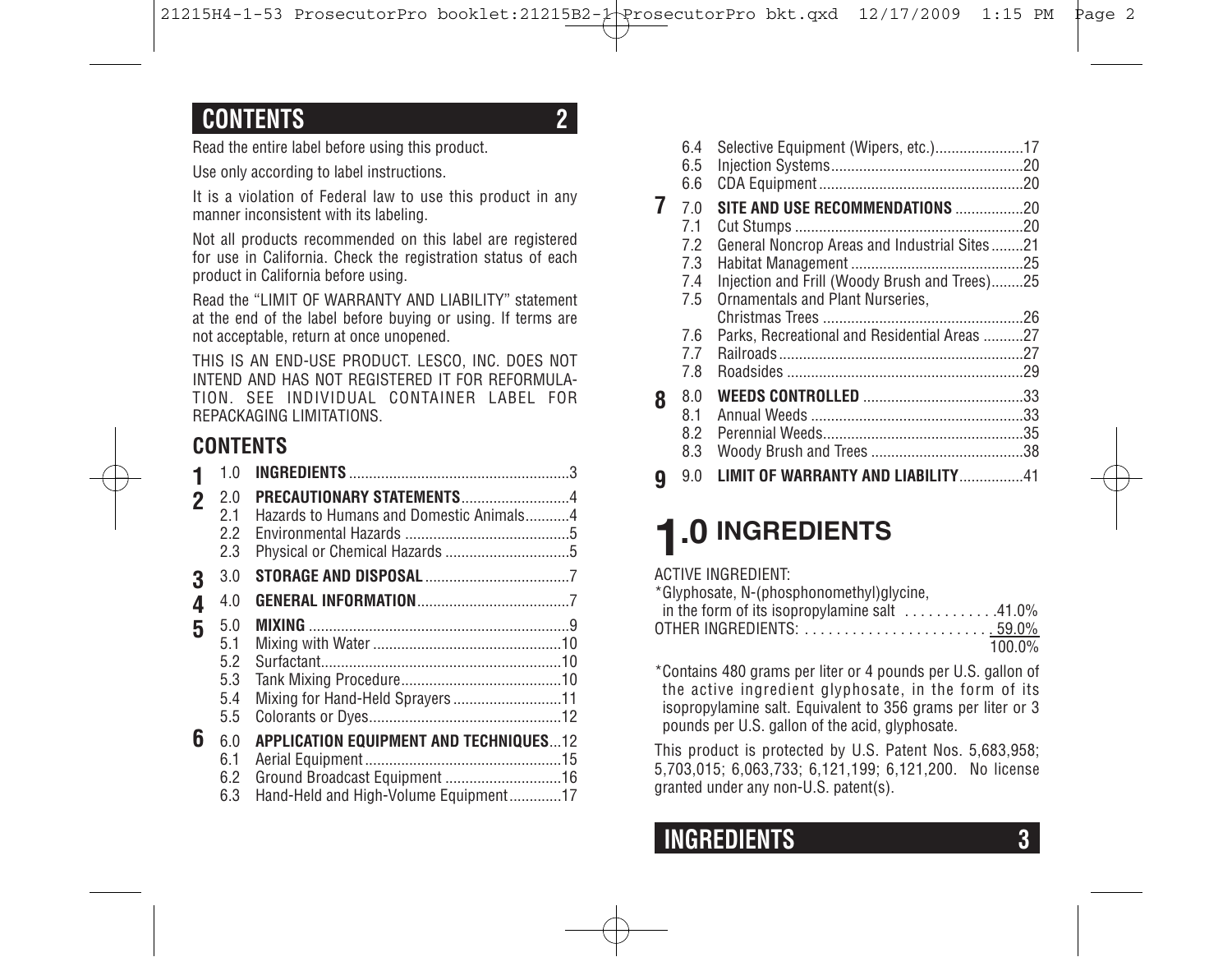# **PRECAUTIONARY STATEMENTS 4**

For product information or assistance in using this product, call your nearest LESCO, INC. Representative.

# **2.0 PRECAUTIONARY STATEMENTS**

## **2.1 Hazards to Humans and Domestic Animals**

Keep out of reach of children.

# CAUTION!

CAUSES MODERATE EYE IRRITATION. Avoid contact with eyes or clothing.

| <b>FIRST AID</b>                                                                                                                        |                                                                                                                                                                                                                                                     |  |
|-----------------------------------------------------------------------------------------------------------------------------------------|-----------------------------------------------------------------------------------------------------------------------------------------------------------------------------------------------------------------------------------------------------|--|
| IF IN EYES:                                                                                                                             | • Hold eye open and rinse slowly and gently<br>with water for 15-20 minutes. Remove<br>contact lenses, if present, after the first 5<br>minutes, then continue rinsing eye.<br>• Call a poison control center or physician<br>for treatment advice. |  |
| • Have the product container or label with you when calling a<br>poison control center or physician, or going for treatment.            |                                                                                                                                                                                                                                                     |  |
| • In case of an emergency involving this product, or for medical<br>assistance, call collect, day or night (314) 694-4000.              |                                                                                                                                                                                                                                                     |  |
| • This product is identified as LESCO <sup>®</sup> PROSECUTOR <sup>®</sup> PRO,<br>non-selective herbicide. EPA Rea. No. 524-536-10404. |                                                                                                                                                                                                                                                     |  |

DOMESTIC ANIMALS: This product is considered to be relatively nontoxic to dogs and other domestic animals; however, ingestion of this product or large amounts of freshly sprayed vegetation may result in temporary gastrointestinal irritation (vomiting, diarrhea, colic, etc.). If such symptoms are observed, provide the animal with plenty of fluids to prevent dehydration. Call a veterinarian if symptoms persist for more than 24 hours.

### **Personal Protective Equipment (PPE)**

**Applicators and other handlers must wear:** long-sleeved shirt and long pants, shoes plus socks. Follow manufacturer's instructions for cleaning/maintaining Personal Protective Equipment (PPE). If there are no such instructions for washables, use detergent and hot water. Keep and wash PPE separately from other laundry.

When handlers use closed systems, enclosed cabs or aircraft in a manner that meets the requirements listed in Worker Protection Standard (WPS) for agricultural pesticides [40 CFR 170.240 (d) (4-6)], the handler PPE requirements may be reduced or modified as specified in the WPS.

### **User Safety Recommendations**

Users should:

- Wash hands before eating, drinking, chewing gum, using tobacco or using the toilet.
- Remove clothing immediately if pesticide gets inside. Then wash thoroughly and put on clean clothing.

# **2.2 Environmental Hazards**

Do not apply directly to water, to areas where surface water is present or to intertidal areas below the mean high water mark. Do not contaminate water when cleaning equipment or disposing of equipment washwaters.

# **2.3 Physical or Chemical Hazards**

Spray solutions of this product should be mixed, stored and applied using only stainless steel, aluminum, fiberglass, plastic or plastic-lined steel containers.

DO NOT MIX, STORE OR APPLY THIS PRODUCT OR SPRAY SOLUTIONS OF THIS PRODUCT IN GALVANIZED STEEL OR UNLINED STEEL (EXCEPT STAINLESS STEEL) CONTAINERS

# **PRECAUTIONARY STATEMENTS 5**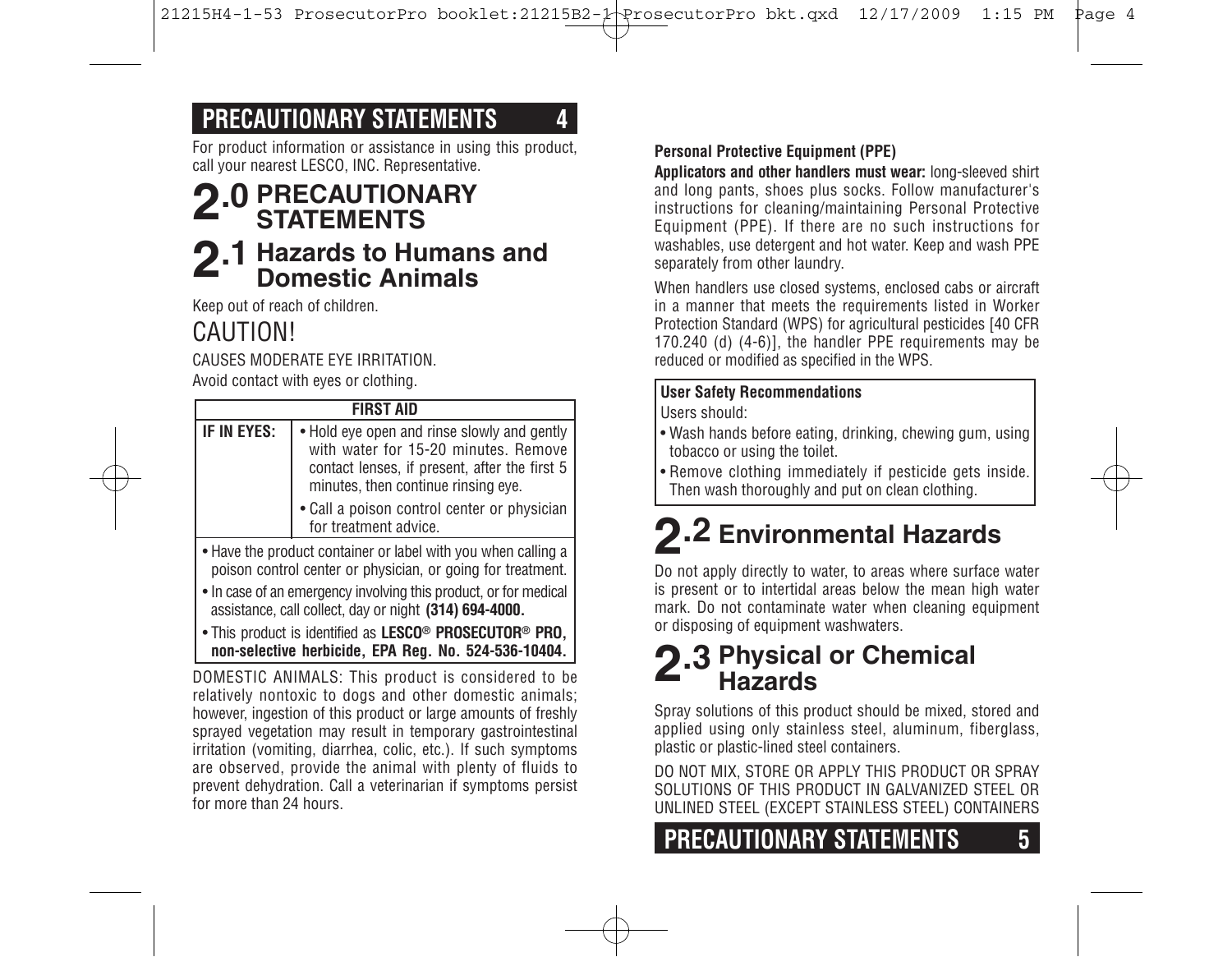## **PRECAUTIONARY STATEMENTS 6**

OR SPRAY TANKS. This product or spray solutions of this product react with such containers and tanks to produce hydrogen gas which may form a highly combustible gas mixture. This gas mixture could flash or explode, causing serious personal injury, if ignited by open flame, spark, welder's torch, lighted cigarette or other ignition source.

### DIRECTIONS FOR USE

It is a violation of Federal law to use this product in any manner inconsistent with its labeling. Do not apply this product in a way that will contact workers or other persons, either directly or through drift. Only protected handlers may be in the area during application. For any requirements specific to your State or Tribe, consult the agency responsible for pesticide regulations.

### Agricultural Use Requirements

Use this product only in accordance with its labeling and with the Worker Protection Standard, 40 CFR Part 170. This Standard contains requirements for the protection of agricultural workers on farms, forests, nurseries, and greenhouses, and handlers of agricultural pesticides. It contains requirements for training, decontamination, notification and emergency assistance. It also contains specific instructions and exceptions pertaining to the statements on this label about Personal Protective Equipment (PPE) and restricted entry interval. The requirements in this box only apply to uses of this product that are covered by the Worker Protection Standard.

Do not enter or allow worker entry into treated areas during the restricted entry interval (REI) of 4 hours.

PPE required for early entry to treated areas that is permitted under the Worker Protection Standard and that involves contact with anything that has been treated, such as plants, soil or water, is: coveralls, chemical resistant gloves, such as butyl rubber, natural rubber, neoprene rubber, or nitrile rubber, and shoes plus socks.

Non-Agricultural Use Requirements The requirements in this box apply to uses of this product that are NOT within the scope of the Worker Protection Standard (40 CFR Part 170) for agricultural pesticides. The WPS applies when this product is used to produce agricultural plants on farms, forests, nurseries or greenhouses.

Keep people and pets off treated areas until spray solution has dried to prevent transfer of this product onto desirable vegetation.

# **3.0 STORAGE AND DISPOSAL**

Do not contaminate water, foodstuffs, feed or seed by storage or disposal.

Keep container closed to prevent spills and contamination.

Wastes resulting from the use of this product that cannot be used or chemically reprocessed should be disposed of in a landfill approved for pesticide disposal or in accordance with applicable Federal, state, or local procedures.

Emptied container retains vapor and product residue. Observe all labeled safeguards until container is cleaned, reconditioned, or destroyed.

See container label for STORAGE AND DISPOSAL instructions.

# **4.0 GENERAL INFORMATION**

**Product Description:** This product is a postemergence, systemic herbicide with no soil residual activity. It gives broad spectrum control of many annual weeds, perennial weeds, woody brush and trees. It is formulated as a watersoluble liquid containing surfactant.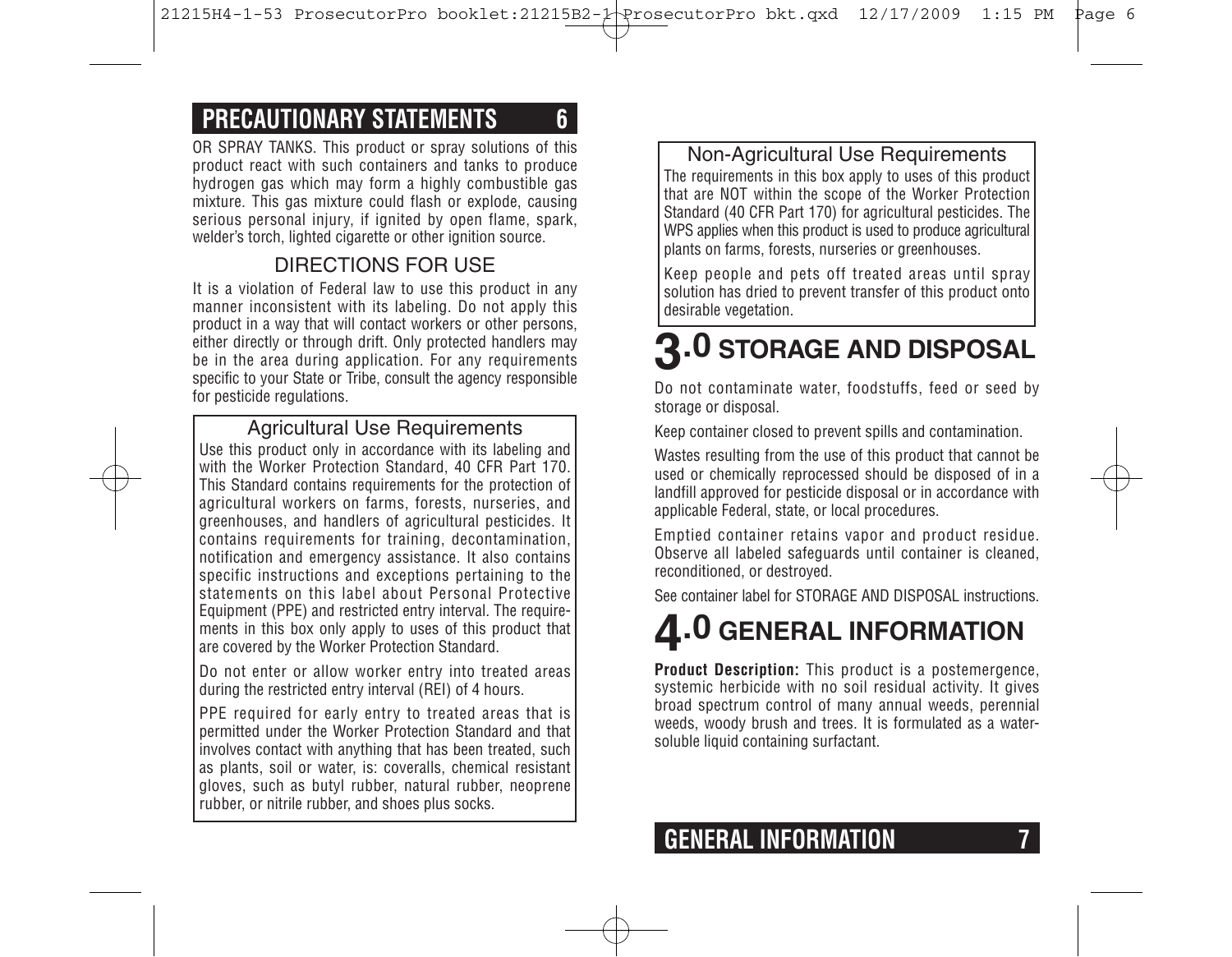## **GENERAL INFORMATION 8**

**Time to Symptoms:** This product moves through the plant from the point of foliage contact to and into the root system. Visible effects on most annual weeds occur within 2 to 4 days, but on most perennial weeds may not occur for 7 days or more. Extremely cool or cloudy weather following treatment may slow activity of this product and delay development of visual symptoms. Visible effects are a gradual wilting and yellowing of the plant which advances to complete browning of above-ground growth and deterioration of underground plant parts.

**Mode of Action in Plants:** The active ingredient in this product inhibits an enzyme found only in plants that is essential to formation of specific amino acids.

**Cultural Considerations:** Reduced control may result when applications are made to annual or perennial weeds that have been mowed, grazed or cut, and have not been allowed to regrow to the recommended stage for treatment.

**Rainfastness:** Heavy rainfall soon after application may wash this product off of the foliage and a repeat application may be required for adequate control.

**No Soil Activity:** Weeds must be emerged at the time of application to be controlled by this product. Weeds germinating from seed after application will not be controlled. Unemerged plants arising from unattached underground rhizomes or root stocks of perennials will not be affected by the herbicide.

**Tank Mixing:** This product does not provide residual weed control. For subsequent residual weed control, follow a labelapproved herbicide program. Read and carefully observe the cautionary statements and all other information appearing on the labels of all herbicides used. Use according to the most restrictive label directions for each product in the mixture.

Buyer and all users are responsible for all loss or damage in connection with the use or handling of mixtures of this product with herbicides or other materials that are not expressly recommended in this label. Mixing this product with herbicides or other materials not recommended on this label may result in reduced performance.

**Annual Maximum Use Rate:** The combined total of all treatments must not exceed 10.6 quarts of this product per acre per year.

#### **ATTENTION**

AVOID CONTACT OF HERBICIDE WITH FOLIAGE, GREEN STEMS, EXPOSED NON-WOODY ROOTS OR FRUIT OF CROPS, DESIRABLE PLANTS AND TREES, BECAUSE SEVERE INJURY OR DESTRUCTION MAY RESULT.

AVOID DRIFT. EXTREME CARE MUST BE USED WHEN APPLYING THIS PRODUCT TO PREVENT INJURY TO DESIRABLE PLANTS AND CROPS.

Do not allow the herbicide solution to mist, drip, drift or splash onto desirable vegetation since minute quantities of this product can cause severe damage or destruction to the crop, plants or other areas on which treatment was not intended. The likelihood of injury occurring from the use of this product increases when winds are gusty, as wind velocity increases, when wind direction is constantly changing or when there are other meteorological conditions that favor spray drift. When spraying, avoid combinations of pressure and nozzle type that will result in splatter or fine particles (mist) which are likely to drift. AVOID APPLYING AT EXCESSIVE SPEED OR PRESSURE.

**NOTE:** Use of this product in any manner not consistent with this label may result in injury to persons, animals or crops, or other unintended consequences.

# **5.0 MIXING**

Clean sprayer parts immediately after using this product by thoroughly flushing with water.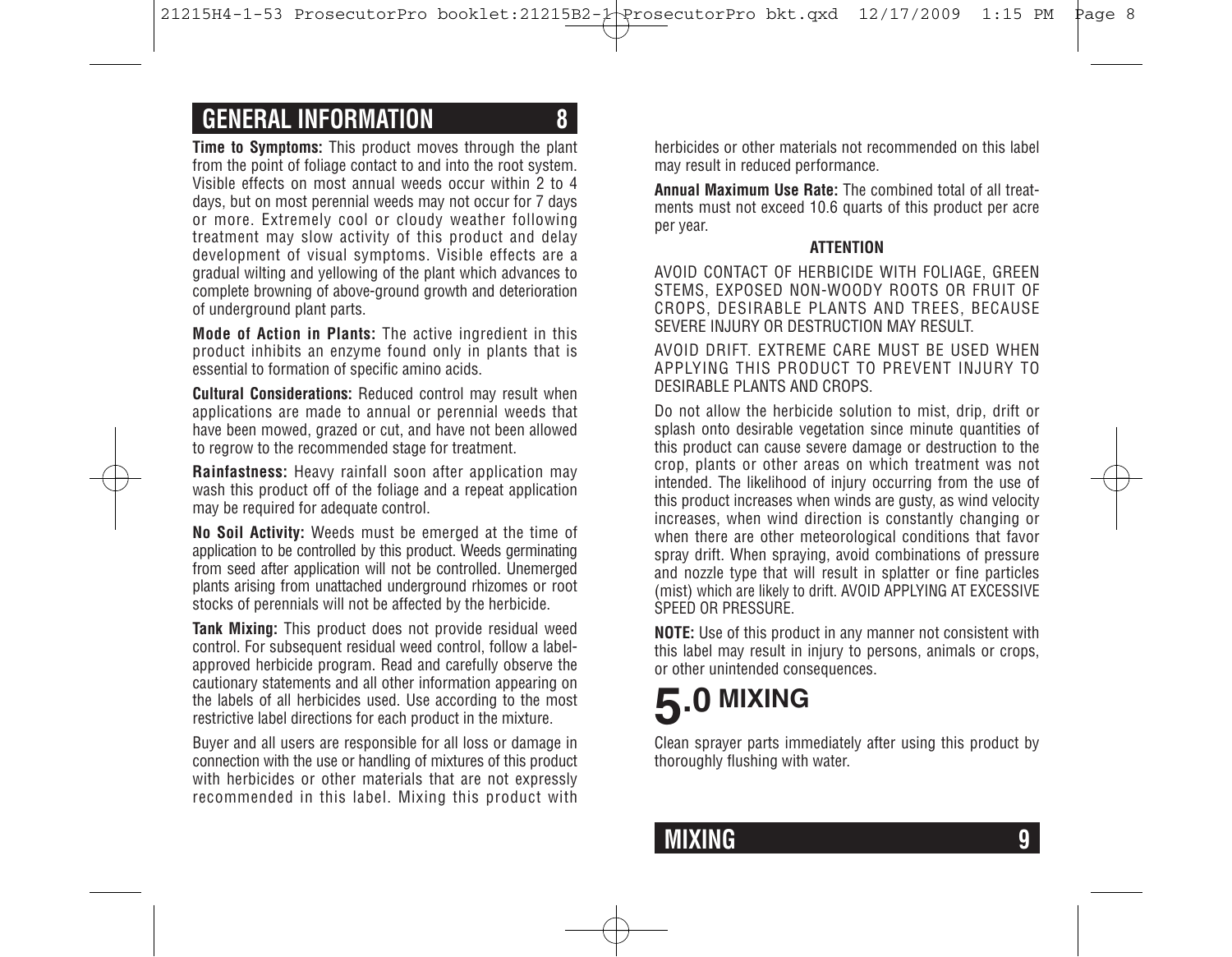## **MIXING 10**

**NOTE:** REDUCED RESULTS MAY OCCUR IF WATER CONTAINING SOIL IS USED, SUCH AS VISIBLY MUDDY WATER OR WATER FROM PONDS AND DITCHES THAT IS NOT CLEAR.

# **5.1 Mixing with Water**

This product mixes readily with water. Mix spray solutions of this product as follows: Fill the mixing or spray tank with the required amount of water. Add the recommended amount of this product near the end of the filling process and mix well. Use caution to avoid siphoning back into the carrier source. Use approved anti-back-siphoning devices where required by state or local regulations. During mixing and application, foaming of the spray solution may occur. To prevent or minimize foam, avoid the use of mechanical agitators, terminate by-pass and return lines at the bottom of the tank and, if needed, use an approved anti-foam or defoaming agent.

# **5.2 Surfactant**

Nonionic surfactants which are labeled for use with herbicides may be used. Do not reduce rates of this product when adding surfactant. When adding additional surfactant, use 0.5 percent surfactant concentration (2 quarts per 100 gallons of spray solution) when using surfactants which contain at least 70 percent active ingredient or at 1 percent surfactant concentration (4 quarts per 100 gallons of spray solution) for those surfactants containing less than 70 percent active ingredient. Read and carefully observe surfactant cautionay statements and other information appearing on the surfactant label.

# **5.3 Tank Mixing Procedure**

When tank mixing, read and carefully observe label directions, cautionary statements and all information on the

labels of all products used. Add the tank-mix product to the tank as directed by the label. Maintain agitation and add the recommended amount of this product.

Maintain good agitation at all times until the contents of the tank are sprayed. If the spray mixture is allowed to settle, thorough agitation may be required to resuspend the mixture before spraying is resumed.

Keep by-pass line on or near the bottom of the tank to minimize foaming. Screen size in nozzle or line strainers should be no finer than 50 mesh.

Always predetermine the compatibility of labeled tank mixtures of this product with water carrier by mixing small proportional quantities in advance.

Refer to the "Tank Mixing" section of "GENERAL INFORMATION" for additional precautions.

## **5.4 Mixing for Hand-Held Sprayers**

Prepare the desired volume of spray solution by mixing the amount of this product in water as shown in the following table:

### **Spray Solution**

| Amount of LESCO PROSECUTOR PRO |                |              |               |            |              |                  |
|--------------------------------|----------------|--------------|---------------|------------|--------------|------------------|
| Desired                        |                |              |               |            |              |                  |
| Volume                         | $1/2\%$        | $1\%$        | $1^{1/2}$ %   | 2%         | 5%           | 10%              |
| 1 Gal                          | $^{2}/_{3}$ OZ | $1^{1/3}$ 0Z | 2 oz          | $2^2/3$ oz | $6^{1/2}$ 0Z | 13 oz            |
| 25 Gal                         | 1 pt           | 1 at         | $1^{1/2}$ gt  | 2 at       | 5 at         | 10 <sub>at</sub> |
| 100 Gal                        | 2 at           | 1 gal        | $1^{1/2}$ gal | 2 gal      | 5 gal        | 10 gal           |
|                                |                |              |               |            |              |                  |

2 tablespoons = 1 fluid ounce

For use in backpack, knapsack or pump-up sprayers, it is suggested that the recommended amount of this product be mixed with water in a larger container. Fill sprayer with the mixed solution.

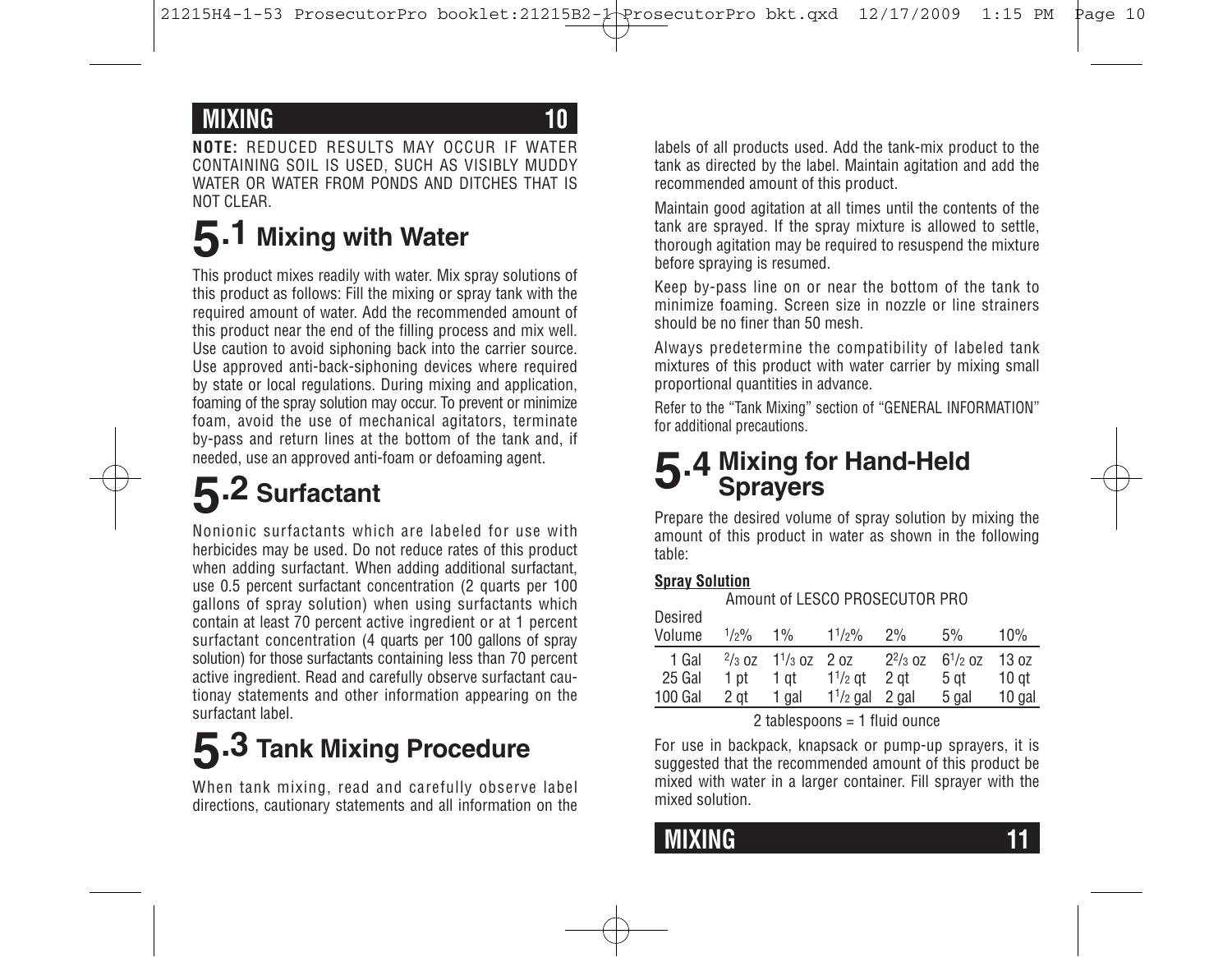# **5.5 Colorants or Dyes**

Agriculturally-approved colorants or marking dyes may be added to this product. Colorants or dyes used in spray solutions of this product may reduce performance, especially at lower rates or dilution. Use colorants or dyes according to the manufacturer's recommendations.

# **6.0 APPLICATION EQUIPMENT AND TECHNIQUES**

Do not apply this product through any type of irrigation system.

APPLY THESE SPRAY SOLUTIONS IN PROPERLY MAINTAINED AND CALIBRATED EQUIPMENT CAPABLE OF DELIVERING DESIRED VOLUMES.

### **SPRAY DRIFT MANAGEMENT**

AVOID DRIFT. EXTREME CARE MUST BE USED WHEN APPLYING THIS PRODUCT TO PREVENT INJURY TO DESIRABLE PLANTS AND CROPS.

Do not allow the herbicide solution to mist, drip, drift or splash onto desirable vegetation since minute quantities of this product can cause severe damage or destruction to the crop, plants or other areas on which treatment was not intended.

Avoiding spray drift at the application site is the responsibility of the applicator. The interaction of many equipment-and weather-related factors determine the potential for spray drift. The applicator and the grower are responsible for considering all these factors when making decisions.

### **AERIAL SPRAY DRIFT MANAGEMENT**

The following drift management requirements must be followed to avoid off-target drift movement from aerial applications to agricultural field crops. These requirements do not apply to forestry applications or to public health uses.

- 1. The distance of the outermost nozzles on the boom must not exceed 3/4 the length of the wingspan or rotor.
- 2. Nozzles must always point backward parallel with the air stream and never be pointed downwards more than 45 degrees. Where states have more stringent regulations, they should be observed.

### **Importance of Droplet Size**

The most effective way to reduce drift potential is to apply large droplets. The best drift management strategy is to apply the largest droplets that provide sufficient coverage and control. Applying larger droplets reduces drift potential, but will not prevent drift if applications are made improperly, or under unfavorable environmental conditions (see the "Wind", "Temperature and Humidity", and "Temperature Inversion" sections of this label).

### **Controlling Droplet Size**

- **Volume:** Use high flow rate nozzles to apply the highest practical spray volume. Nozzles with the higher rated flows produce larger droplets.
- **Pressure:** Use the lower spray pressures recommended for the nozzle. Higher pressure reduces droplet size and does not improve canopy penetration. When higher flow rates are needed, use higher flow rate nozzles instead of increasing pressure.
- **Number of nozzles:** Use the minimum number of nozzles that provide uniform coverage.
- **Nozzle orientation:** Orienting nozzles so that the spray is released backwards, parallel to the airstream, will produce larger droplets than other orientations. Significant deflection from the horizontal will reduce droplet size and increase drift potential.
- **Nozzle type:** Use a nozzle type that is designed for the intended application. With most nozzle types, narrower spray angles produce larger droplets. Consider using low-drift nozzles. Solid stream nozzles oriented straight back produce larger droplets than other nozzle types.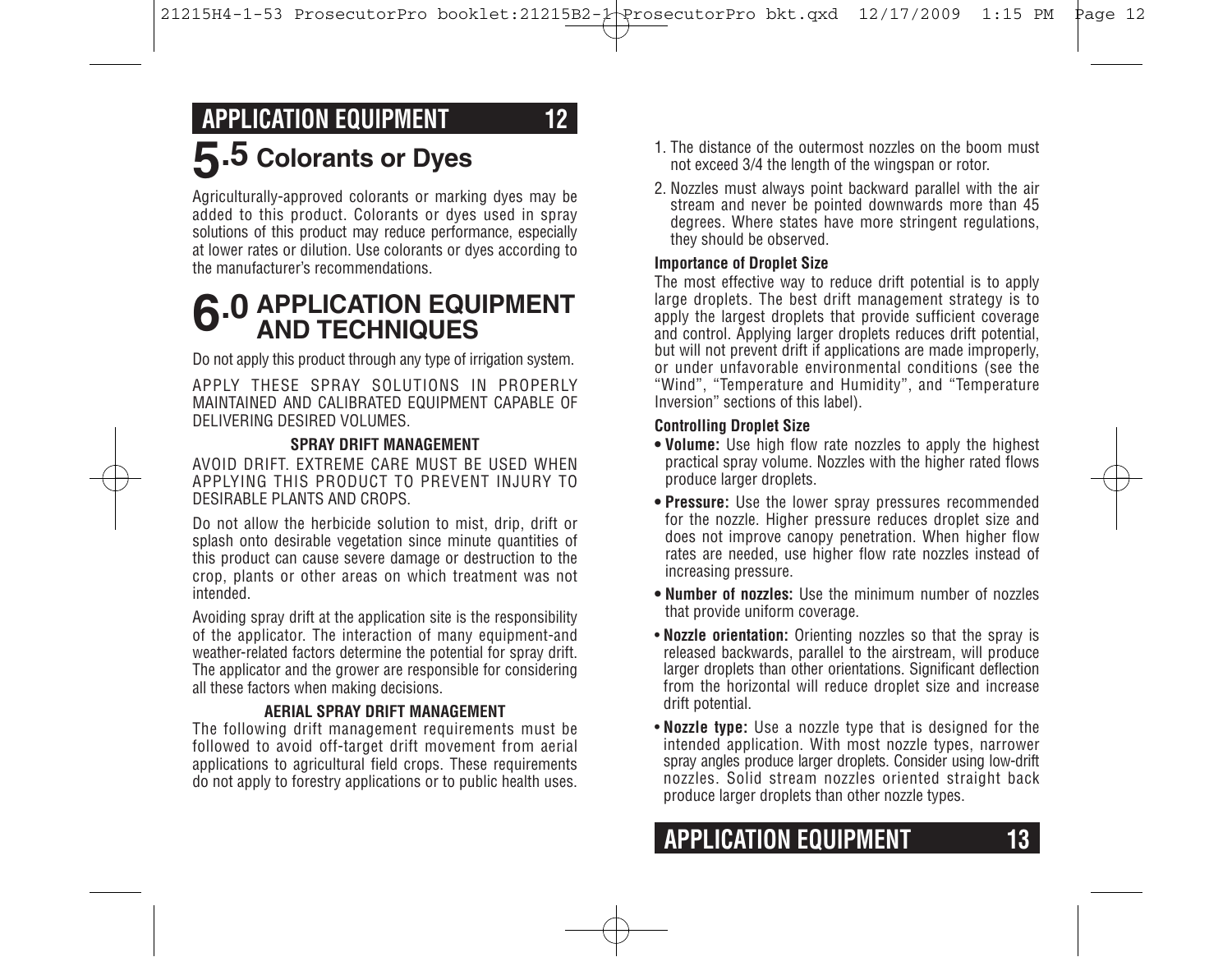- **Boom length:** For some use patterns, reducing the effective boom length to less than 3/4 of the wingspan or rotor length may further reduce drift without reducing swath width.
- **Application height:** Applications should not be made at a height greater than 10 feet above the top of the largest plants unless a greater height is required for aircraft safety. Making applications at the lowest height that is safe reduces the exposure of the droplets to evaporation and wind.

### **Swath Adjustment**

When applications are made with a crosswind, the swath will be displaced downwind. Therefore, on the up and downwind edges of the field, the applicator must compensate for this displacement by adjusting the path of the aircraft upwind. Swath adjustment distance should increase with increasing drift potential (higher wind, smaller droplets, etc.).

### **Wind**

Drift potential is lowest between wind speeds of 2 to 10 miles per hour. However, many factors, including droplet size and equipment type determine drift potential at any given speed. Application should be avoided below 2 miles per hour due to variable wind direction and high inversion potential. **NOTE:** Local terrain can influence wind patterns. Every applicator should be familiar with local wind patterns and how they affect drift.

#### **Temperature and Humidity**

When making applications in low relative humidity, set up equipment to produce larger droplets to compensate for evaporation. Droplet evaporation is most severe when conditions are both hot and dry.

### **Temperature Inversions**

Applications should not occur during a temperature inversion because drift potential is high. Temperature inversions restrict vertical air mixing, which causes small suspended droplets to remain in a concentrated cloud. This cloud can move in unpredictable directions due to the light variable winds

common during inversions. Temperature inversions are characterized by increasing temperatures with altitude and are common on nights with limited cloud cover and light to no wind. They begin to form as the sun sets and often continue into the morning. Their presence can be indicated by ground fog; however, if fog is not present, inversions can also be identified by the movement of smoke from a ground source or an aircraft smoke generator. Smoke that layers and moves laterally in a concentrated cloud (under low wind conditions) indicates an inversion, while smoke that moves upward and rapidly dissipates indicates good vertical air mixing.

#### **Sensitive Areas**

The pesticide should only be applied when the potential for drift to adjacent sensitive areas (e.g., residential areas, bodies of water, known habitat for threatened or endangered species, non-target crops) is minimal (e.g., when wind is blowing away from the sensitive areas).

# **6.1 Aerial Equipment**

DO NOT APPLY THIS PRODUCT USING AERIAL SPRAY EQUIPMENT EXCEPT UNDER CONDITIONS AS SPECIFIED WITHIN THIS LABEL.

FOR AERIAL APPLICATION IN CALIFORNIA, REFER TO THE FEDERAL SUPPLEMENTAL LABEL FOR AERIAL APPLICATIONS IN THAT STATE FOR SPECIFIC INSTRUCTIONS, RESTRICTIONS AND REQUIREMENTS. This product plus Banvel® tank mixture may not be applied by air in California.

AVOID DRIFT—DO NOT APPLY DURING LOW-LEVEL INVERSION CONDITIONS, WHEN WINDS ARE GUSTY OR UNDER ANY OTHER CONDITION WHICH FAVORS DRIFT. DRIFT IS LIKELY TO CAUSE DAMAGE TO ANY VEGETATION CONTACTED TO WHICH TREATMENT IS NOT INTENDED. TO PREVENT INJURY TO ADJACENT DESIRABLE VEGETATION, APPROPRIATE BUFFER ZONES MUST BE MAINTAINED.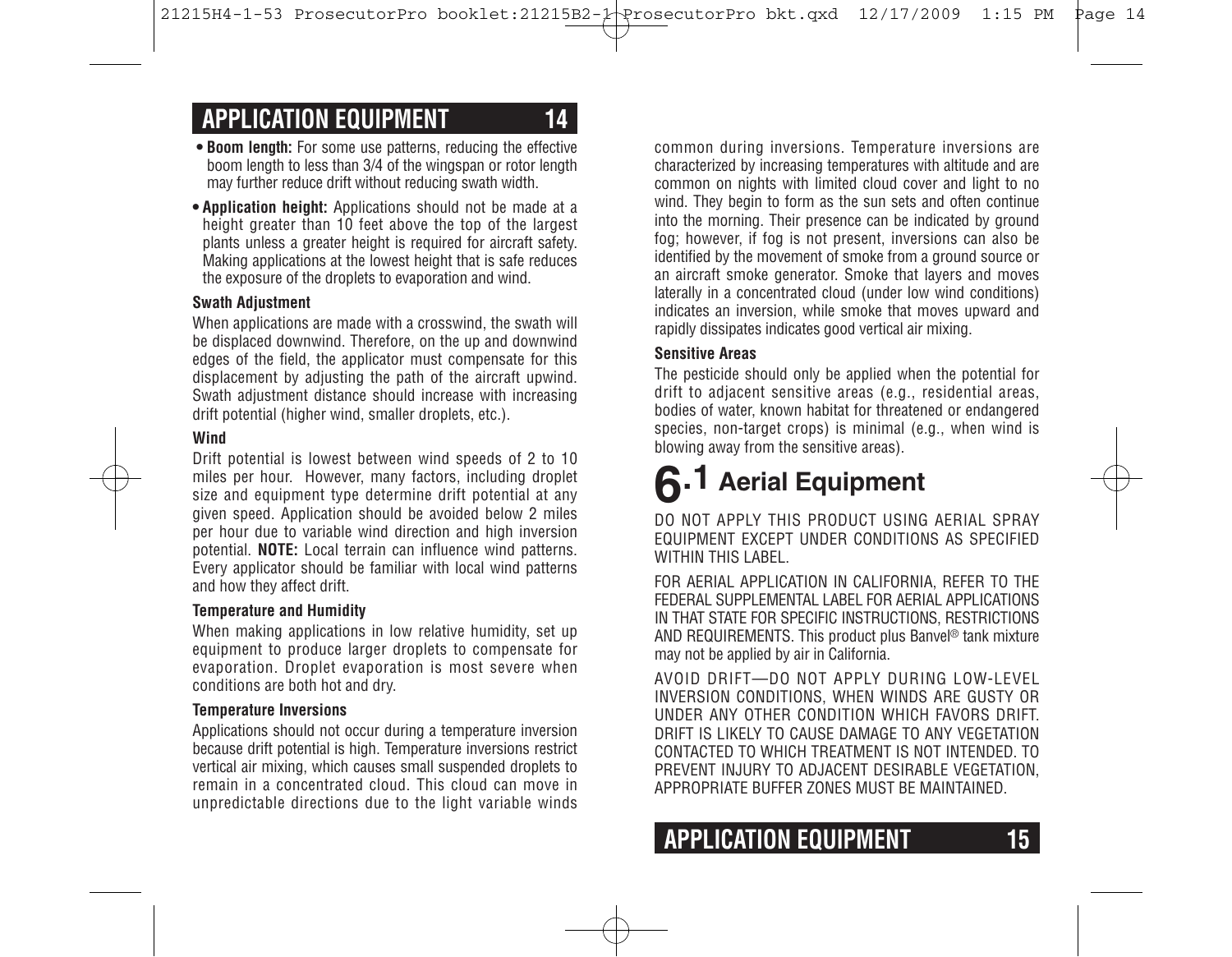Avoid direct application to any body of water.

Use the recommended rates of this herbicide in 3 to 25 gallons of water per acre.

Coarse sprays are less likely to drift; therefore, do not use nozzles or nozzle configurations which dispense spray as fine spray droplets. Do not angle nozzles forward into the airstream and do not increase spray volume by increasing nozzle pressure.

Drift control additives may be used. When a drift control additive is used, read and carefully observe the cautionary statements and all other information appearing on the additive label.

Ensure uniform application—To avoid streaked, uneven or overlapped application, use appropriate marking devices.

PROLONGED EXPOSURE OF THIS PRODUCT TO UNCOATED STEEL SURFACES MAY RESULT IN CORROSION AND POSSIBLE FAILURE OF THE PART. The maintenance of an organic coating (paint) which meets aerospace specification MIL-C-38413 may prevent corrosion. To prevent corrosion of exposed parts, thoroughly wash aircraft after each day of spraying to remove residues of this product accumulated during spraying or from spills. Landing gear are most susceptible.

## **6.2 Ground Broadcast Equipment**

Use the recommended rates of this product in 3 to 40 gallons of water per acre as a broadcast spray unless otherwise specified. As density of weeds increases, spray volume should be increased within the recommended range to ensure complete coverage. Carefully select proper nozzles to avoid spraying a fine mist. For best results with ground application equipment, use flat fan nozzles. Check for even distribution of spray droplets.

# **6.3 Hand-Held and High-Volume Equipment**

Apply to foliage of vegetation to be controlled. For applications made on a spray-to-wet basis, spray coverage should be uniform and complete. Do not spray to the point of runoff. Use coarse sprays only.

For control of weeds listed in the "Annual Weeds" section of "WEEDS CONTROLLED", apply a 0.5 percent solution of this product to weeds less than 6 inches in height or runner length. For annual weeds over 6 inches tall, or unless otherwise specified, use a 1 percent solution. Apply prior to seedhead formation in grass or bud formation in broadleaf weeds.

For best results, use a 2 percent solution on harder-to-control perennials, such as Bermudagrass, dock, field bindweed, hemp dogbane, milkweed and Canada thistle.

For low volume directed spray applications, use a 5 to 10 percent solution of this product for control or partial control of annual weeds, perennial weeds, or woody brush and trees. Spray coverage should be uniform with at least 50 percent of the foliage contacted. Coverage of the top onehalf of the plant is important for best results. To ensure adequate spray coverage, spray both sides of large or tall woody brush and trees, when foliage is thick and dense, or where there are multiple sprouts.

# **6.4 Selective Equipment**

This product may be applied through recirculating spray systems, shielded applicators, hooded sprayers, wiper applicators or sponge bars after dilution and thorough mixing with water to listed weeds growing in any noncrop site specified on this label.

A recirculating spray system directs the spray solution onto weeds growing above desirable vegetation, while spray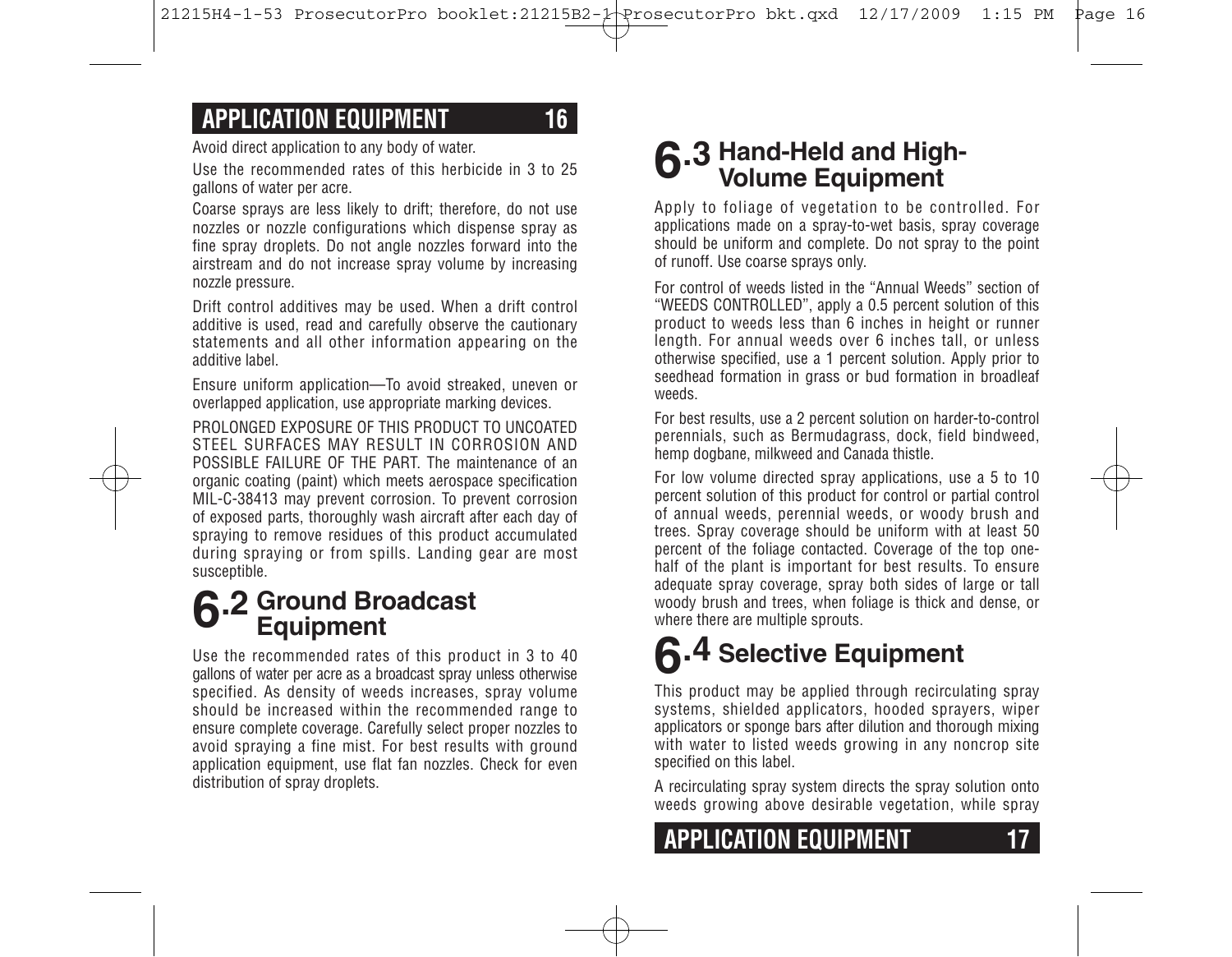solution not intercepted by weeds is collected and returned to the spray tank for reuse.

A shielded or hooded applicator directs the herbicide solution onto weeds, while shielding desirable vegetation from the herbicide.

A wiper or sponge applicator applies the herbicide solution onto weeds by rubbing the weed with an absorbent material containing the herbicide solution.

AVOID CONTACT OF HERBICIDE WITH DESIRABLE VEGETATION, AS SERIOUS INJURY OR DEATH IS LIKELY TO OCCUR.

Applicators used above desired vegetation should be adjusted so that the lowest spray stream or wiper contact point is at least 2 inches above the desirable vegetation. Droplets, mist, foam or splatter of the herbicide solution settling on desirable vegetation is likely to result in discoloration, stunting or destruction.

Better results may be obtained when more of the weed is exposed to the herbicide solution. Weeds not contacted by the herbicide solution will not be affected. This may occur in dense clumps, severe infestations or when the height of the weeds varies so that not all weeds are contacted. In these instances, repeat treatment may be necessary.

#### **Shielded and Hooded Applicators**

Use nozzles that provide uniform coverage within the treated area. Keep shields on these sprayers adjusted to protect desirable vegetation. EXTREME CARE MUST BE EXERCISED TO AVOID CONTACT OF HERBICIDE WITH DESIRABLE VEGETATION.

### **Wiper Applicators and Sponge Bars**

Equipment must be designed, maintained and operated to prevent the herbicide solution from contacting desirable vegetation. Operate this equipment at ground speeds no greater than 5 miles per hour. Performance may be improved by reducing speed in areas of heavy weed infestations to ensure adequate wiper saturation. Better results may be

obtained if 2 applications are made in opposite directions.

Avoid leakage or dripping onto desirable vegetation. Adjust height of applicator to ensure adequate contact with weeds. Keep wiping surfaces clean. Be aware that, on sloping ground, the herbicide solution may migrate, causing dripping on the lower end and drying of the wicks on the upper end of a wiper applicator.

Do not use wiper equipment when weeds are wet.

Mix only the amount of solution to be used during a 1-day period, as reduced activity may result from use of leftover solutions. Clean wiper parts immediately after using this product by thoroughly flushing with water.

**For Rope or Sponge Wick Applicators**—Solutions ranging from 33 to 75 percent of this product in water may be used.

**For Porous-Plastic Applicators and Pressure-Feed Systems**—Solutions ranging from 33 to 100 percent of this product in water may be used.

When applied as recommended, this product CONTROLS the following weeds:

Corn, volunteer Sicklepod Panicum, Texas Spanishneedles<br>Rye, common Starbur, bristly **Shattercane** 

Starbur, bristly

When applied as recommended, this product SUPPRESSES the following weeds:

Bermudagrass Ragweed, giant<br>Dogbane, hemp Smutgrass Dogbane, hemp Dogfennel Sunflower Guineagrass Thistle, Canada<br>Johnsongrass Thistle, musk **Johnsongrass** Milkweed Vaseygrass Nightshade, silverleaf Velvetleaf Pigweed, redroot

Beggarweed, Florida Ragweed, common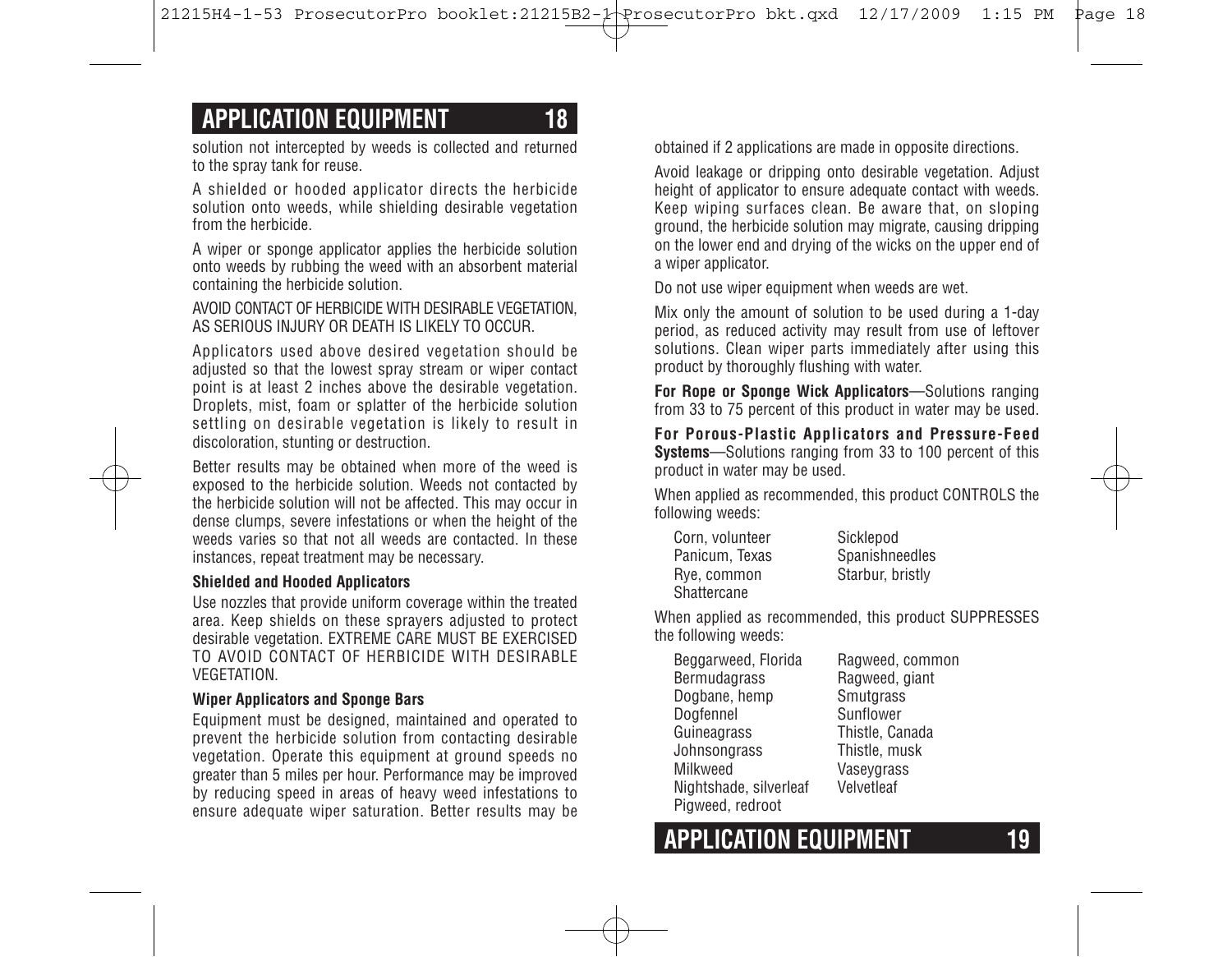# **6.5 Injection Systems**

This product may be used in aerial or ground injection spray systems. It may be used as a liquid concentrate or diluted prior to injecting into the spray stream. Do not mix this product with the undiluted concentrate of other products when using injection systems unless specifically recommended.

# **6.6 CDA Equipment**

The rate of this product applied per acre by controlled droplet application (CDA) equipment must not be less than the amount recommended in this label when applied by conventional broadcast equipment. For vehicle-mounted CDA equipment, apply 3 to 15 gallons of water per acre.

CDA equipment produces a spray pattern which is not easily visible. Extreme care must be exercised to avoid spray or drift contacting the foliage or any other green tissue of desirable vegetation, as damage or destruction is likely to result.

# **7.0 SITE AND USE RECOMMENDATIONS**

Detailed instructions follow alphabetically, by site.

Unless otherwise specified, applications may be made to control any weeds listed in the annual, perennial and woody brush tables. Refer also to the "Selective Equipment" section.

# **7.1 Cut Stumps**

Cut stump treatments may be made on any site listed on this label. This product will control many types of woody brush and tree species, some of which are listed below. Apply this product using suitable equipment to ensure coverage of the entire cambium. Cut trees or resprouts close to the soil surface. Apply a 50 to 100 percent solution of this product to the freshly-cut surface **immediately** after cutting. Delays in application may result in reduced performance. For best results, applications should be made during periods of active growth and full leaf expansion.

| Alder       | Saltcedar |
|-------------|-----------|
| Eucalyptus  | Sweetgum  |
| Madrone     | Tan oak   |
| 0ak         | Willow    |
| Reed, giant |           |

DO NOT MAKE CUT STUMP APPLICATIONS WHEN THE ROOTS OF DESIRABLE WOODY BRUSH OR TREES MAY BE GRAFTED TO THE ROOTS OF THE CUT STUMP. INJURY RESULTING FROM ROOT GRAFTING IS LIKELY TO OCCUR IN ADJACENT WOODY BRUSH OR TREES.

# **7.2 General Noncrop Areas and Industrial Sites**

Use in areas such as airports, apartment complexes, ditch banks, dry ditches, dry canals, fencerows, golf courses, industrial sites, lumber yards, manufacturing sites, office complexes, parks, parking areas, petroleum tank farms and pumping installations, railroads, recreational areas, residential areas, roadsides, sod or turf seed farms, schools, storage areas, utility substations, warehouse areas, other public areas, and similar industrial and noncrop sites.

### **General Weed Control, Trim-and-edge and Bare Ground**

This product may be used in general noncrop areas. It may be applied with any application equipment described in this label. This product may be used to trim-and-edge around objects in noncrop sites, for spot treatment of unwanted vegetation and to eliminate unwanted weeds growing in established shrub beds or ornamental plantings. This product may be used prior to planting an area to ornamentals, flowers,

# **RECOMMENDATIONS FOR USE 21**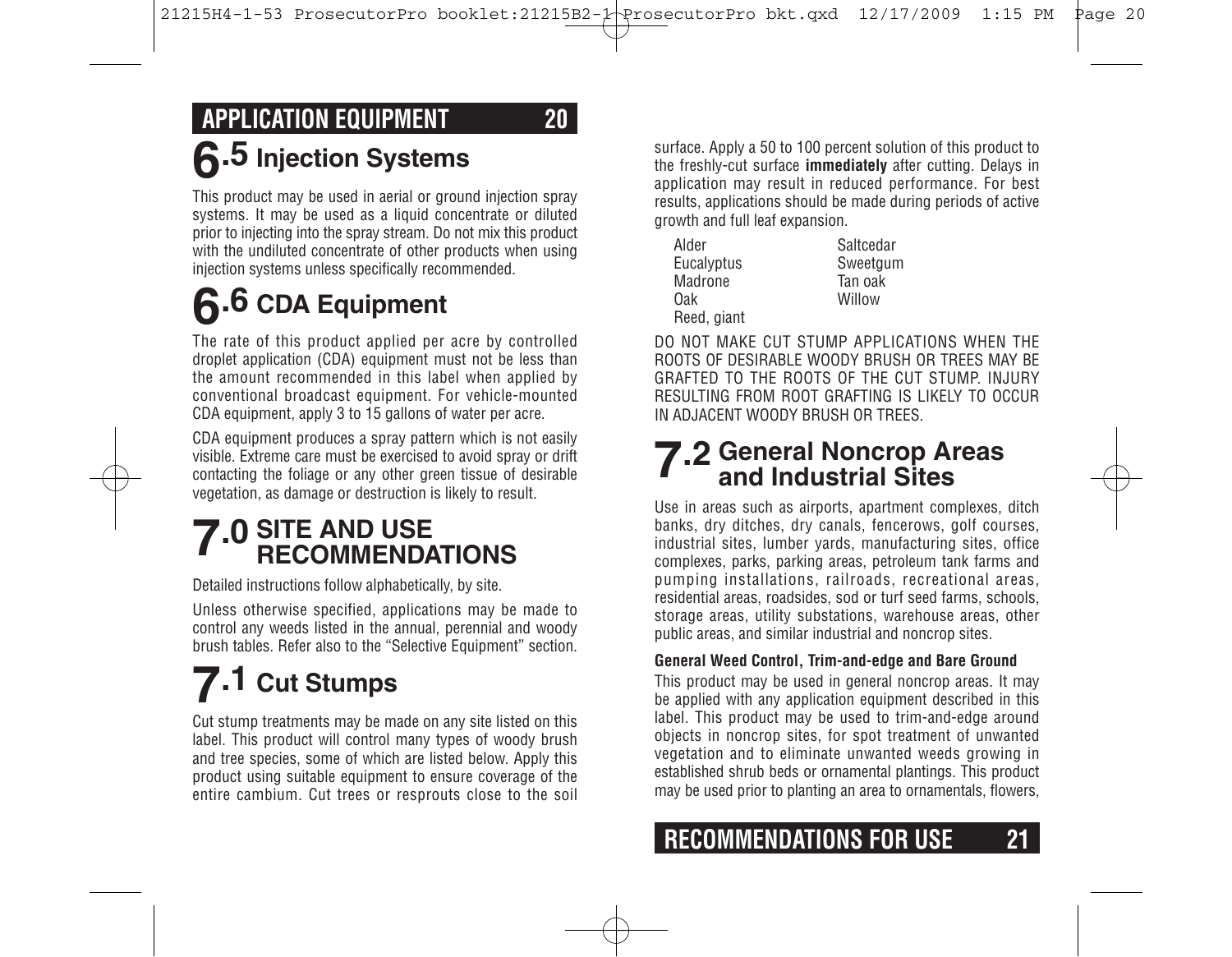turfgrass (sod or seed), or prior to laying asphalt or beginning construction projects.

Repeated applications of this product may be used, as weeds emerge, to maintain bare ground.

This product may be tank mixed with the following products. Refer to these products' labels for approved noncrop sites and application rates.

| <b>ARSENAL®</b>   | PENDULUM <sup>®</sup> 3.3 EC |
|-------------------|------------------------------|
| BARRICADE® 65WG   | PENDULUM WDG                 |
| BANVEL            | <b>PLATEAU®</b>              |
| DIURON            | PRINCEP <sup>®</sup> DF      |
| <b>ENDURANCE®</b> | PRINCEP LIQUID               |
| <b>ESCORT®</b>    | RONSTAR <sup>®</sup> 50WP    |
| GARLON® 3A        | <b>SAHARA®</b>               |
| GARLON 4          | <b>SIMAZINE</b>              |
| <b>KARMEX® DF</b> | <b>SURFLAN®</b>              |
| KROVAR® I DF      | <b>TELAR®</b>                |
| MANAGE®           | <b>VANQUISH®</b>             |
| OUST <sup>®</sup> | $2.4-D$                      |

This product plus dicamba tank mixtures may not be applied by air in California.

When applied as a tank mixture for bare ground, this product provides control of the emerged annual weeds and control or partial control of emerged perennial weeds, woody brush and trees.

For control or partial control of the following perennial weeds, apply 1 to 2 quarts of this product plus 2 to 4 ounces of Oust per acre.

| Bahiagrass   | Fescue, tall  |
|--------------|---------------|
| Bermudagrass | Johnsongrass  |
| Broomsedge   | Poorioe       |
| Dallisgrass  | Quackgrass    |
| Dock, curly  | Vaseygrass    |
| Dogfennel    | Vervain, blue |
|              |               |

### **Chemical Mowing—Perennials**

This product will suppress perennial grasses listed in this section to serve as a substitute for mowing. Use 8 fluid ounces of this product per acre when treating tall fescue, fine fescue, orchardgrass or quackgrass covers. Use 6 fluid ounces of this product per acre when treating Kentucky bluegrass. Apply treatments in 10 to 40 gallons of spray solution per acre.

Use only in areas where some temporary injury or discoloration of perennial grasses can be tolerated.

### **Chemical Mowing—Annuals**

For growth suppression of some annual grasses, such as annual ryegrass, wild barley and wild oats growing in coarse turf on roadsides or other industrial areas, apply 4 to 5 fluid ounces of this product in 10 to 40 gallons of spray solution per acre. Applications should be made when annual grasses are actively growing and before the seedheads are in the boot stage of development. Treatments may cause injury to the desired grasses.

### **Dormant Turfgrass**

This product may be used to control or suppress many winter annual weeds and tall fescue for effective release of dormant Bermudagrass and bahiagrass turf. Treat only when turf is dormant and prior to spring greenup.

Apply 8 to 64 fluid ounces of this product per acre. Apply the recommended rates in 10 to 40 gallons of water per acre. Use only in areas where Bermudagrass or bahiagrass are desirable ground covers and where some temporary injury or discoloration can be tolerated.

Treatments in excess of 16 fluid ounces per acre may result in injury or delayed greenup in highly maintained areas, such as golf courses and lawns. DO NOT apply tank mixtures of this product plus Oust in highly maintained turfgrass areas. For further uses, refer to the "Roadsides" section of this label, which gives rates for dormant Bermudagrass and bahia grass treatments.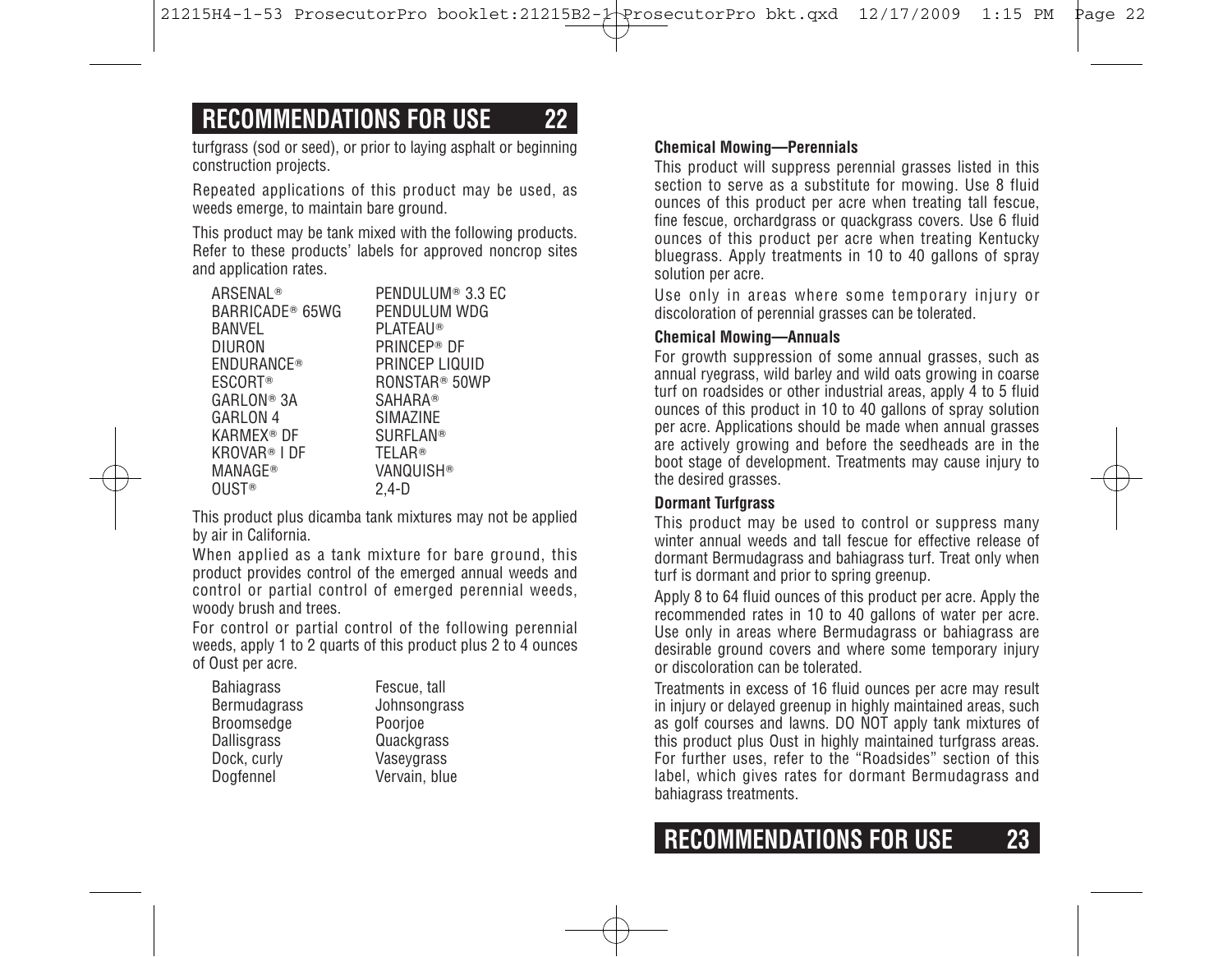### **Actively Growing Bermudagrass**

This product may be used to control or partially control many annual and perennial weeds for effective release of actively growing Bermudagrass. DO NOT apply more than 16 fluid ounces of this product per acre in highly maintained turfgrass areas. DO NOT apply tank mixtures of this product plus OUST in highly maintained turfgrass areas. For further uses, refer to the **"**Roadsides" section of this label, which gives rates for actively growing Bermudagrass treatments. Use only in areas where some temporary injury or dis coloration can be tolerated.

#### **Turfgrass Renovation, Seed, or Sod Production**

This product controls most existing vegetation prior to renovating turfgrass areas or establishing turfgrass grown for seed or sod. For maximum control of existing vegetation, delay planting or sodding to determine if any regrowth from escaped underground plant parts occurs. Where repeat treatments are necessary, sufficient regrowth must be attained prior to application. For warm-season grasses such as Bermudagrass, summer or fall applications provide the best control. Where existing vegetation is growing under mowed turfgrass management, apply this product after omitting at least one regular mowing to allow sufficient growth for good interception of the spray.

Do not disturb soil or underground plant parts before treatment. Tillage or renovation techniques such as vertical mowing, coring or slicing should be delayed for 7 days after application to allow translocation into underground plant parts.

Desirable turfgrasses may be planted following the above procedures.

Hand-held equipment may be used for spot treatment of unwanted vegetation growing in existing turfgrass. Broadcast or hand-held equipment may be used to control sod remnants or other unwanted vegetation after sod is harvested.

Do not feed or graze turfgrass grown for seed or sod production for 8 weeks following application.

# **7.3 Habitat Management**

### **Habitat Restoration and Management**

This product may be used to control exotic and other un desirable vegetation in habitat management and natural areas, including rangeland and wildlife refuges. Applications can be made to allow recovery of native plant species, prior to planting desirable native species, and for similar broadspectrum vegetation control requirements. Spot treatments can be made to selectively remove unwanted plants for habitat management and enhancement.

### **Wildlife Food Plots**

This product may be used as a site preparation treatment prior to planting wildlife food plots. Any wildlife food species may be planted after applying this product, or native species may be allowed to repopulate the area. If tillage is needed to prepare a seedbed, wait 7 days after application before tillage to allow translocation into underground plant parts.

## **7.4 Injection and Frill (Woody Brush and Trees)**

This product may be used to control woody brush and trees by injection or frill applications. Apply this product using suitable equipment which must penetrate into the living tissue. Apply the equivalent of 1 ml of this product per each 2 to 3 inches of trunk diameter at breast height (DBH). This is best achieved by applying a 50 to 100 percent concentration of this product either to a continuous frill around the tree or as cuts evenly spaced around the tree below all branches. As tree diameter increases in size, better results are achieved by applying diluted material to a continuous frill or more closely spaced cuttings. Avoid application techniques that allow runoff to occur from frilled or cut areas in species that exude sap freely. In species such as this, make the frill or cuts at an

## **RECOMMENDATIONS FOR USE 25**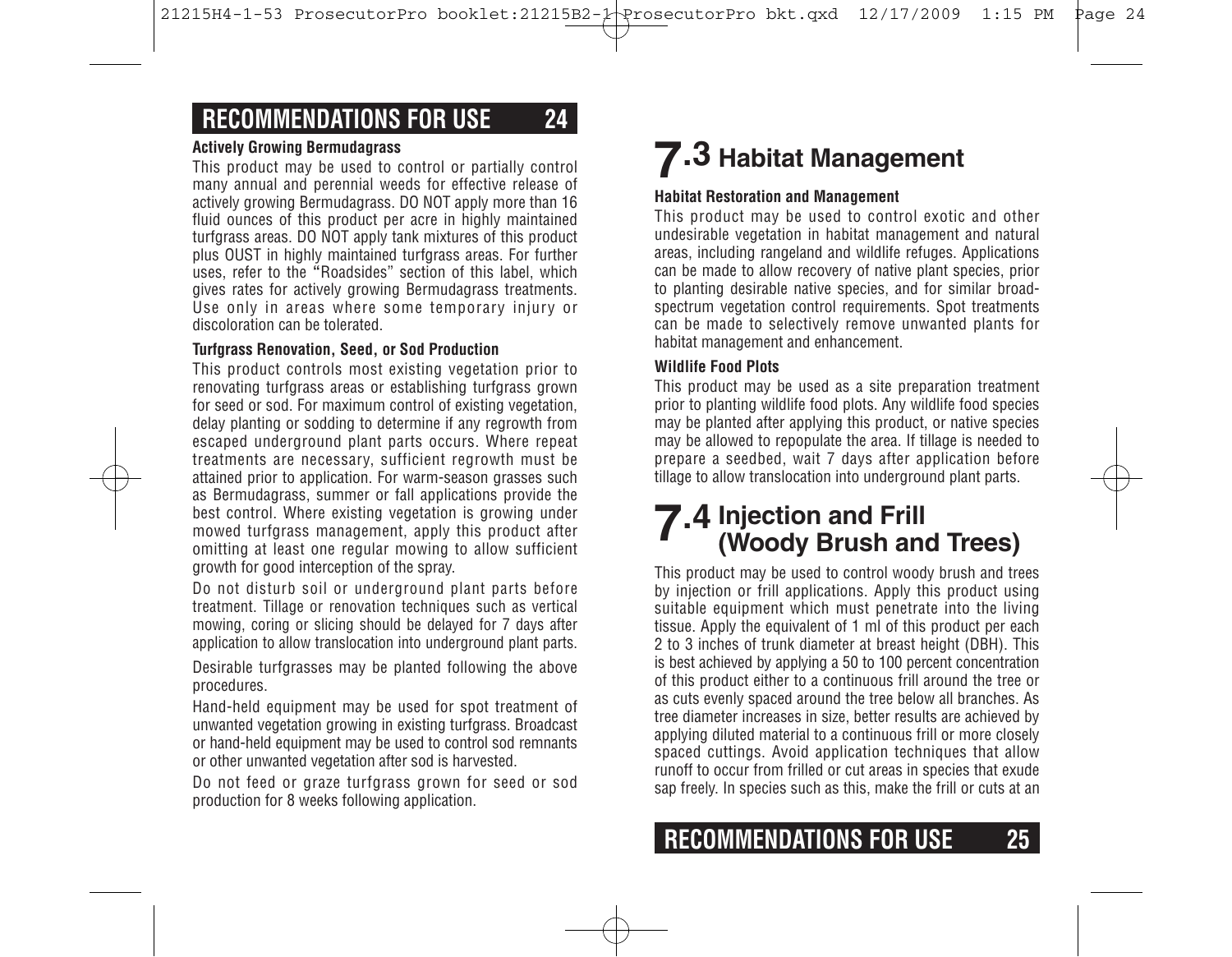oblique angle to produce a cupping effect and use a 100 percent concentration of this product. For best results, application should be made during periods of active growth and after full leaf expansion. This product will control many species, some of which are listed below:

| Control  | <b>Partial Control</b> |
|----------|------------------------|
| 0ak      | Black gum              |
| Poplar   | Dogwood                |
| Sweetgum | Hickorv                |
| Sycamore | Maple, red             |

# **7.5 Ornamentals and Plant Nurseries, Christmas Trees**

### **Post-Directed, Trim-and-edge**

This product may be used as a post-directed spray around established woody ornamental species such as arborvitae, azalea, boxwood, crabapple, euonymus, fir, douglas fir, jojoba, hollies, lilac, magnolia, maple, oak, privet, pine, spruce and yew. This product may also be used to trim and edge around trees, buildings, sidewalks and roads, potted plants and other objects in a nursery setting.

Desirable plants may be protected from the spray solution by using shields or coverings made of cardboard or other impermeable material. THIS PRODUCT IS NOT RECOMMENDED FOR USE AS AN OVER-THE-TOP BROADCAST SPRAY IN ORNAMENTALS AND CHRISTMAS TREES. Care must be exercised to avoid contact of spray, drift or mist with foliage or green bark of established ornamental species.

#### **Site Preparation**

This product may be used prior to planting any ornamental, nursery or Christmas tree species.

### **Greenhouse/Shadehouse**

This product may be used to control weeds growing in and around greenhouses and shadehouses. Desirable vegetation must not be present during application and air circulation fans must be turned off.

# **7.6 Parks, Recreational and Residential Areas**

This product may be used in parks, recreational and residential areas. It may be applied with any application equipment described in this label. This product may be used to trimand-edge around trees, fences, paths, around buildings, sidewalks, and other objects in these areas. This product may be used for spot treatment of unwanted vegetation. This product may be used to eliminate unwanted weeds growing in established shrub beds or ornamental plantings. This product may be used prior to planting an area to ornamentals, flowers, turfgrass (sod or seed), or prior to laying asphalt or beginning construction projects.

All of the instructions in the "General Noncrop Areas and Industrial Sites" section apply to park and recreational areas.

# **7.7 Railroads**

All of the instructions in the **"**General Noncrop Areas and Industrial Sites" section apply to railroads.

### **Bare Ground, Ballast and Shoulders, Crossings, and Spot Treatment**

This product may be used to maintain bare ground on railroad ballast and shoulders. Repeat applications of this product may be used, as weeds emerge, to maintain bare ground. This product may be used to control tall-growing weeds to improve line-of-sight at railroad crossings and reduce the need for mowing along rights-of-way. For crossing applications, up to 80 gallons of spray solution per acre may be used. This product may be tank mixed with the following products for ballast, shoulder, spot, bare ground and crossing treatments:

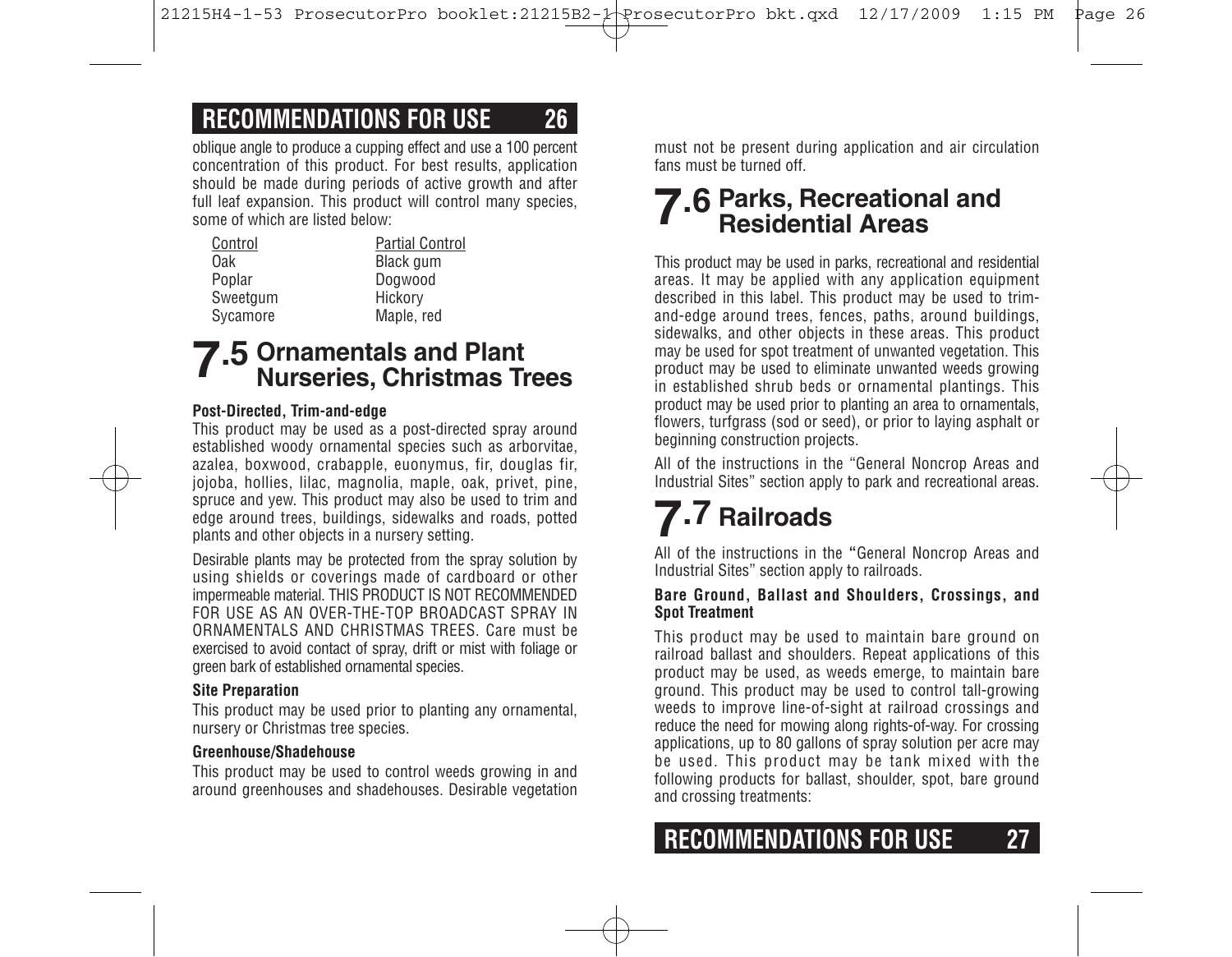| ARSENAL          | <b>KROVAR I DF</b> |
|------------------|--------------------|
| BANVEL           | <b>OUST</b>        |
| DIURON           | SAHARA             |
| ESCORT           | <b>SPIKE®</b>      |
| <b>GARLON 3A</b> | TFI AR             |
| GARLON 4         | VANQUISH           |
| HYVAR@X          | $2.4-D$            |

### **Brush Control**

This product may be used to control woody brush and trees on railroad rights-of-way. Apply 4 to 10 quarts of this product per acre as a broadcast spray, using boom-type or boomless nozzles. Up to 80 gallons of spray solution per acre may be used. Apply a 3/4 to 2 percent solution of this product when using high-volume spray-to-wet applications. Apply a 5 to 10 percent solution of this product when using low volume directed sprays for spot treatment. This product may be mixed with the following products for enhanced control of woody brush and trees:

| ARSENAL   | GARLON 4              |
|-----------|-----------------------|
| ESCORT    | TORDON <sup>®</sup> K |
| GARLON 3A |                       |

### **Bermudagrass Release**

This product may be used to control or partially control many annual and perennial weeds for effective release of actively growing Bermudagrass. Apply 1 to 3 pints of this product in up to 80 gallons of spray solution per acre. Use the lower rate when treating annual weeds below 6 inches in height (or runner length). Use the higher rate as weeds increase in size or as they approach flower or seedhead formation. These rates will also provide partial control of the following perennial species:

| Bahiagrass       | Johnsongrass   |
|------------------|----------------|
| Bluestem, silver | Trumpetcreeper |
| Fescue, tall     | Vaseygrass     |

This product may be tank-mixed with Oust. If tank-mixed, use no more than 1 to 3 pints of this product with 1 to 2 ounces of Oust per acre. Use the lower rates of each product to control annual weeds less than 6 inches in height (or runner length) that are listed in this label and the Oust label. Use the higher rates as annual weeds increase in size and approach the flower or seedhead stages. These rates will also provide partial control of the following perennial weeds:

Fescue, tall **Johnsongrass** Poorioe Raspberry Trumpetcreeper Vaseygrass Vervain, blue

Use only on well-established Bermudagrass. Bermudagrass injury may result from the treatment, but regrowth will occur under moist conditions. Repeat applications in the same season are not recommended, since severe injury may occur.

# **7.8 Roadsides**

All of the instructions in the "General Noncrop Areas and Industrial Sites" section apply to roadsides.

### **Shoulder Treatments**

This product may be used on road shoulders. It may be applied with boom sprayers, shielded boom sprayers, highvolume off-center nozzles, hand-held equipment, and similar equipment.

### **Guardrails and Other Obstacles to Mowing**

This product may be used to control weeds growing under guardrails and around signposts and other objects along the roadside.

### **Spot Treatment**

This product may be used as a spot treatment to control unwanted vegetation growing along roadsides.

**RECOMMENDATIONS FOR USE 29**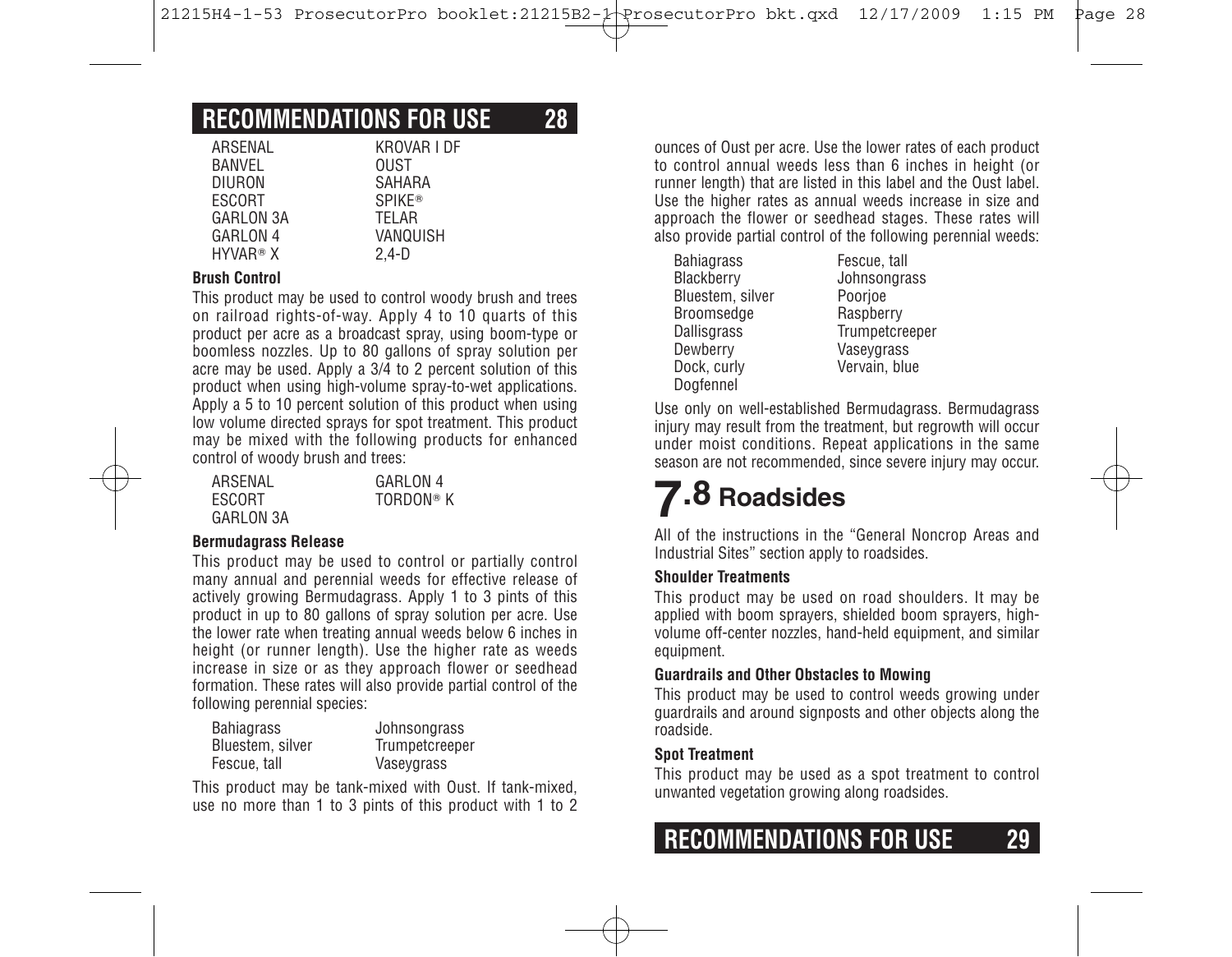### **Tank Mixtures**

This product may be tank-mixed with the following products for shoulder, guardrail, spot and bare ground treatments:

| BANVEL                | PRINCEP DF          |
|-----------------------|---------------------|
| <b>DIURON</b>         | PRINCEP LIQUID      |
| ENDURANCE             | <b>RONSTAR 50WP</b> |
| <b>ESCORT</b>         | SAHARA              |
| <b>KROVAR I DF</b>    | SIMAZINE            |
| <b>OUST</b>           | <b>SURFLAN</b>      |
| OUTRIDER <sup>®</sup> | TELAR               |
| PENDULUM 3.3 EC       | VANQUISH            |
| PENDULUM WDG          | $2.4-D$             |
|                       |                     |

See the "General Noncrop Areas and Industrial Sites" section of this label for general instructions for tank mixing.

#### **Release of Bermudagrass or Bahiagrass Dormant Applications**

This product may be used to control or partially control many winter annual weeds and tall fescue for effective release of dormant Bermudagrass or bahiagrass. Treat only when turf is dormant and prior to spring greenup. This product may also be tank mixed with Outrider herbicide or Oust for residual control. Tank mixtures of this product with Oust may delay greenup.

For best results on winter annuals, treat when plants are in an early growth stage (below 6 inches in height) after most have germinated. For best results on tall fescue, treat when fescue is at or beyond the 4- to 6-leaf stage.

Apply 8 to 64 fluid ounces of this product in a tank mixture with 3/4 to 1 1/3 ounces Outrider herbicide per acre. Read and follow all label directions for Outrider herbicide.

Apply 8 to 64 fluid ounces of this product per acre alone or in a tank mixture with 0.25 to 1 ounce per acre of Oust. Apply the recommended rates in 10 to 40 gallons of water per acre. Use only in areas where Bermudagrass or bahiagrass are desirable ground covers and where some temporary injury or discoloration can be tolerated. To avoid delays in greenup and minimize injury, add no more than 1

ounce of Oust per acre on Bermudagrass and no more than 0.5 ounce of Oust per acre on bahiagrass and avoid treatments when these grasses are in a semi-dormant condition.

### **Actively Growing Bermudagrass**

This product may be used to control or partially control many annual and perennial weeds for effective release of actively growing Bermudagrass. Apply 1 to 3 pints of this product in 10 to 40 gallons of spray solution per acre. Use the lower rate when treating annual weeds below 6 inches in height (or runner length). Use the higher rate as weeds increase in size or as they approach flower or seedhead formation. These rates will also provide partial control of the following perennial species:

| Bahiagrass       | Johnsongrass   |
|------------------|----------------|
| Bluestem, silver | Trumpetcreeper |
| Fescue, tall     | Vaseygrass     |

This product may be tank mixed with Outrider herbicide for control or partial control of Johnsongrass and other weeds listed in the Outrider herbicide label. Use 8 to 32 fluid ounces of this product with 3/4 to 1 1/3 ounces of Outrider herbicide. Use the higher rates of both products for control of perennial weeds or annual weeds greater than 6 inches in height.

This product may be tank-mixed with Oust. If tank-mixed, use no more than 1 to 2 pints of this product with 1 to 2 ounces of Oust per acre. Use the lower rates of each product to control annual weeds less than 6 inches in height (or runner length) that are listed in this label and the Oust label. Use the higher rates as annual weeds increase in size and approach the flower or seedhead stages. These rates will also provide partial control of the following perennial weeds:

| Bahiagrass       | Fescue, tall   |
|------------------|----------------|
| Bluestem, silver | Johnsongrass   |
| Broomsedae       | Poorioe        |
| Dallisgrass      | Trumpetcreeper |
| Dock. curly      | Vaseygrass     |
| Dogfennel        | Vervain, blue  |
|                  |                |

## **RECOMMENDATIONS FOR USE 31**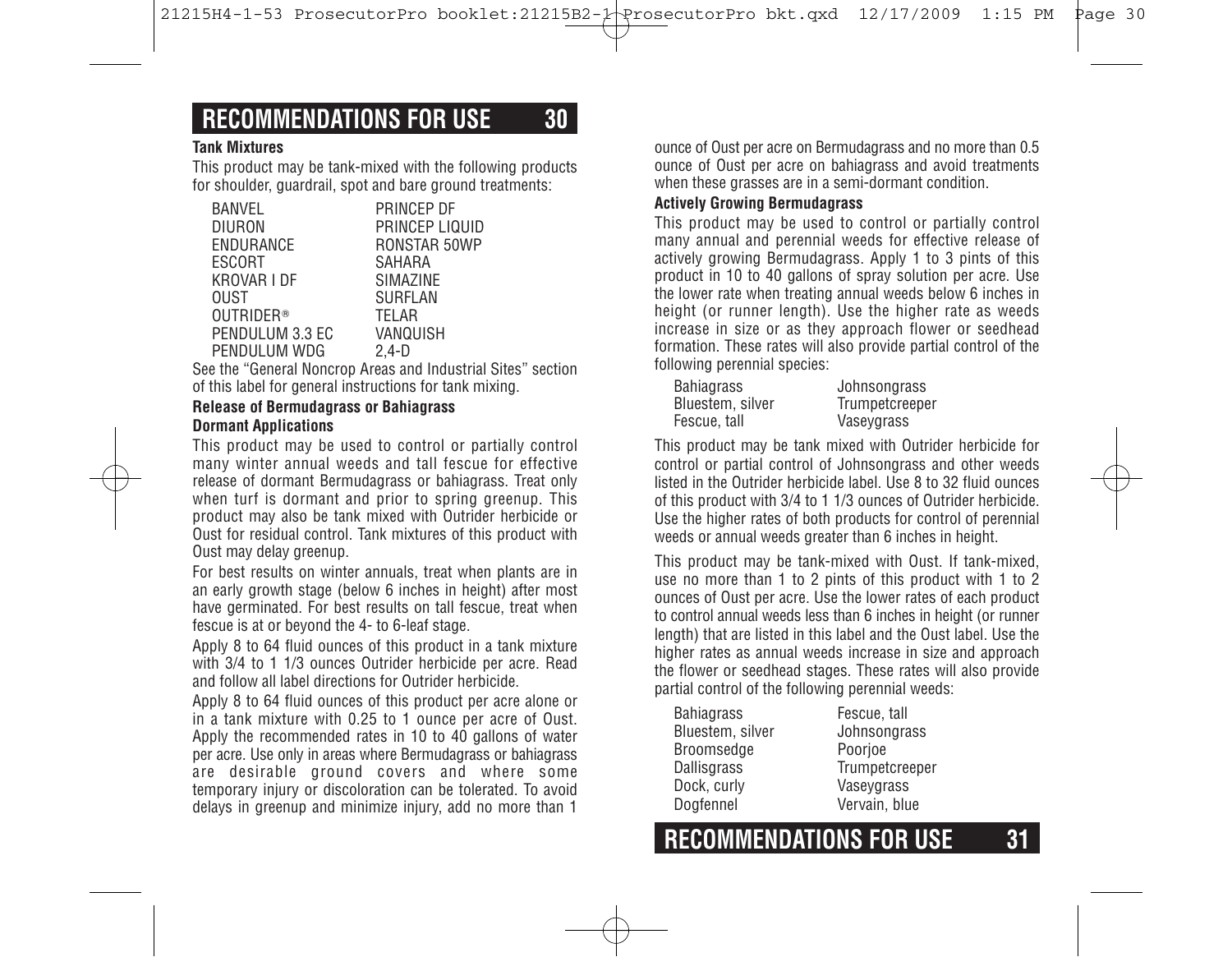Use only on well-established Bermudagrass. Bermudagrass injury may result from the treatment, but regrowth will occur under moist conditions. Repeat applications of the tank mix in the same season are not recommended, since severe injury may occur.

### **Actively Growing Bahiagrass**

For suppression of vegetative growth and seedhead inhibition of bahiagrass for approximately 45 days, apply 6 fluid ounces of this product in 10 to 40 gallons of water per acre. Apply 1 to 2 weeks after full greenup or after mowing to a uniform height of 3 to 4 inches. This application must be made prior to seedhead emergence.

For suppression up to 120 days, apply 4 fluid ounces of this product per acre, followed by an application of 2 to 4 fluid ounces per acre about 45 days later. Make no more than 2 applications per year.

This product may be used for control or partial control of Johnsongrass and other weeds listed on the Outrider herbicide label in actively growing bahiagrass. Apply 1 1/2 to 4 3/4 fluid ounces of this product with 3/4 to 1 1/3 ounces of Outrider herbicide per acre. Use the higher rates for control of perennial weeds or annual weeds greater than 6 inches in height. Use only on well established bahiagrass.

A tank mixture of this product plus Oust may be used. Apply 6 fluid ounces of this product plus 0.25 ounce of Oust per acre 1 to 2 weeks following an initial spring mowing. Make only one application per year.

# **8.0 WEEDS CONTROLLED**

Always use the higher rate of this product per acre within the recommended range when weed growth is heavy or dense or weeds are growing in an undisturbed (noncultivated) area.

Reduced results may occur when treating weeds heavily covered with dust. For weeds that have been mowed, grazed or cut, allow regrowth to occur prior to treatment.

Refer to the following label sections for recommended rates for the control of annual and perennial weeds and woody brush and trees. For difficult to control perennial weeds and woody brush and trees, where plants are growing under stressed conditions, or where infestations are dense, this product may be used at 5 to 10 quarts per acre for enhanced results.

# **8.1 Annual Weeds**

Use 1 quart per acre if weeds are less than 6 inches in height or runner length and 1.5 quarts to 4 quarts per acre if weeds are over 6 inches in height or runner length or when weeds are growing under stressed conditions.

For spray-to-wet applications, apply a 0.5 percent solution of this product to weeds less than 6 inches in height or runner length. Apply prior to seedhead formation in grass or bud formation in broadleaf weeds. For annual weeds over 6 inches tall, or for smaller weeds growing under stressed conditions, use a 1 to 2 percent solution. Use the higher rate for tough-to-control species or for weeds over 24 inches tall.

**WEEDS CONTROLLED 33**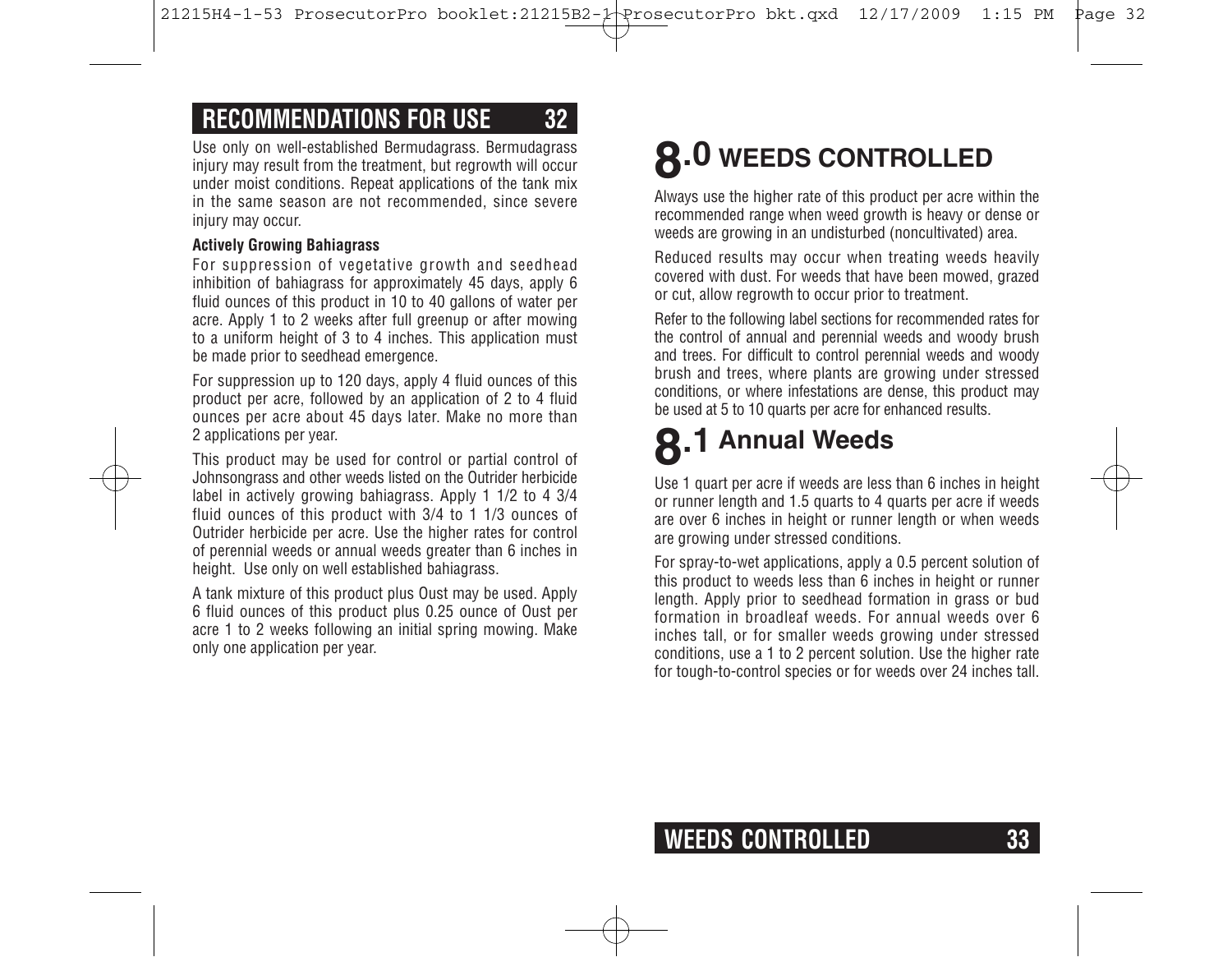# **ANNUAL WEEDS 34**

### **WEED SPECIES**

Anoda, spurred Barley\* Barnyardgrass\* Bittercress\* Black nightshade\* Bluegrass, annual\* Bluegrass, bulbous\* Bassia, fivehook Brome, downy\* Brome, Japanese\* Browntop panicum\* Buttercup\* Carolina foxtail\* Carolina geranium Castor bean Cheatgrass\* Cheeseweed (Malva parviflora) Chervil\* Chickweed\* Cocklebur\* Copperleaf, hophornbeam Corn\* Corn speedwell\* Crabgrass\* Dwarfdandelion\* Eastern mannagrass\* Eclipta\* Fall panicum\* Falsedandelion\* Falseflax, smallseed\* Fiddleneck

Kochia Lambsquarters\* Little barley\* London rocket\* Mayweed Medusahead\* Morningglory (Ipomoea spp.) Mustard, blue\* Mustard, tansy\* Mustard, tumble\* Mustard, wild\* Oats Pigweed\* Plains/Tickseed coreopsis\* Prickly lettuce\* Puncturevine Purslane, common Ragweed, common\* Ragweed, giant Red rice Russian thistle Rye\* Ryegrass\* Sandbur, field\* Shattercane\* Shepherd's-purse\* Sicklepod Signalgrass, broadleaf\* Smartweed, ladysthumb\* Smartweed, Pennsylvania\* Sowthistle, annual

Field pennycress\* Filaree Fleabane, annual\* Fleabane, hairy (Conyza bonariensis)\* Fleabane, rough\* Florida pusley Foxtail\* Goatgrass, jointed\* Goosegrass Grain sorghum (milo)\* Groundsel, common\* Hemp sesbania Henbit Horseweed/Marestail (Conyza canadensis) Itchgrass\* Johnsongrass, seedling Junglerice Knotweed

Spanishneedles Speedwell, purslane\* Sprangletop\* Spurge, annual Spurge, prostrate\* Spurge, spotted\* Spurry, umbrella\* Starthistle, yellow Stinkgrass\* Sunflower\* Teaweed/Prickly sida Texas panicum\* Velvetleaf Virginia copperleaf Virginia pepperweed\* Wheat\* Wild oats\* Witchgrass\* Woolly cupgrass\* Yellow rocket

\*When using field broadcast equipment (aerial applications or boom sprayers using flat fan nozzles) these species will be controlled or partially controlled using 1 pint of this product per acre. Applications must be made using 3 to 10 gallons of carrier volume per acre. Use nozzles that ensure thorough coverage of foliage and treat when weeds are in an early growth stage.

# **8.2 Perennial Weeds**

Best results are obtained when perennial weeds are treated after they reach the reproductive stage of growth (seedhead initiation in grasses and bud formation in broadleaves). For non-flowering plants, best results are obtained when the

# **PERENNIAL WEEDS 35**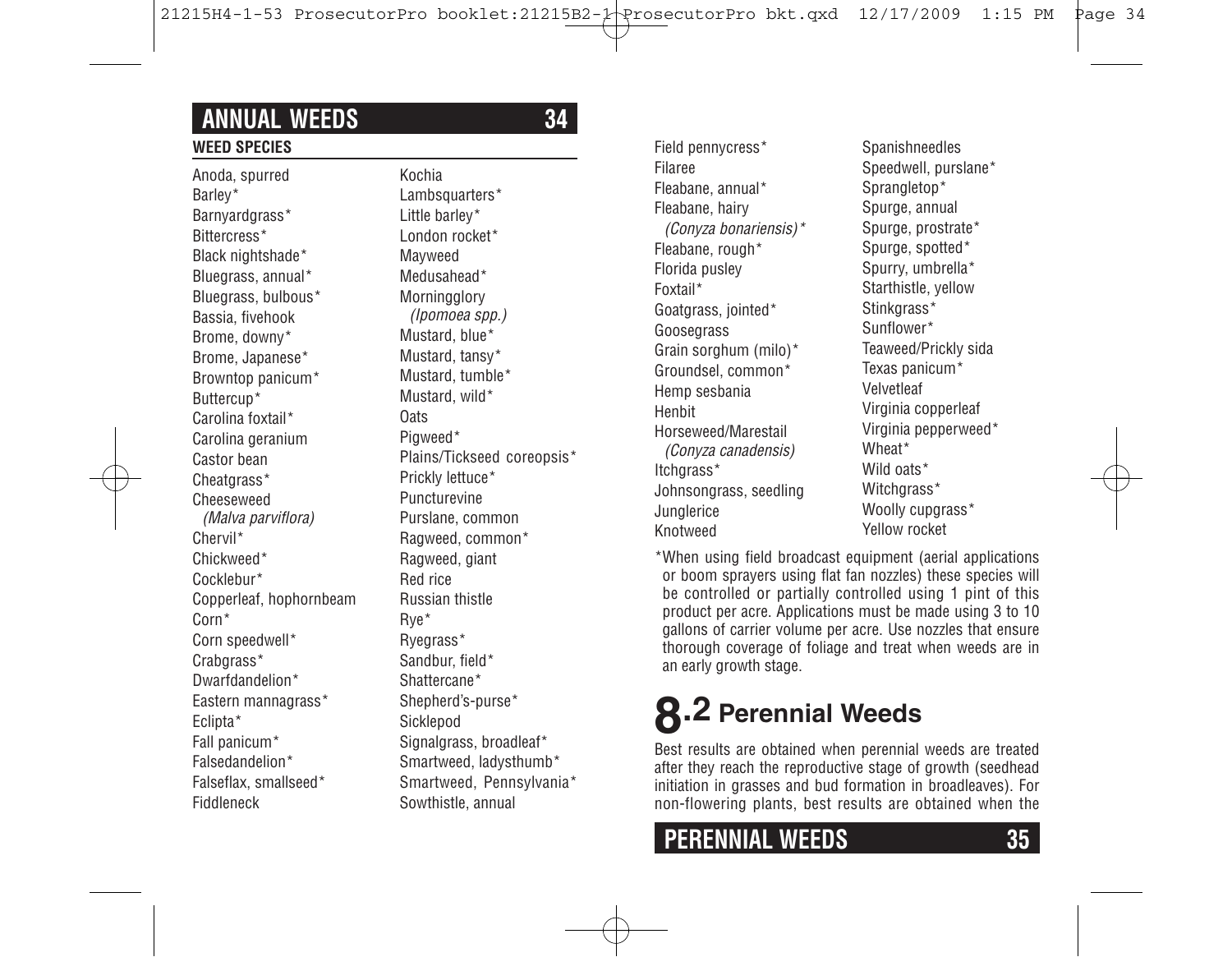# **PERENNIAL WEEDS** 36

plants reach a mature stage of growth. In many situations, treatments are required prior to these growth stages. Under these conditions, use the higher application rate within the recommended range.

Ensure thorough coverage when using spray-to-wet treatments using hand-held equipment. When using hand-held equipment for low volume directed spot treatments, apply a 5 to 10 percent solution of this product.

Allow 7 or more days after application before tillage.

| <b>WEED SPECIES</b>                          | RATE<br>(QT/A) | HAND-HELD<br>% SOLUTION |
|----------------------------------------------|----------------|-------------------------|
| Alfalfa*                                     | 1              | 2                       |
| Alligatorweed*                               | 4              | 1.5                     |
| Anise (fennel)                               | $2 - 4$        | $1-2$                   |
| <b>Bahiagrass</b>                            | $3 - 5$        | 2                       |
| Beachgrass, European<br>(Ammophila arenaria) |                | 5                       |
| Bentgrass*                                   | 1.5            | 2                       |
| Bermudagrass                                 | 5              | 2                       |
| Bermudagrass, water<br>(knotgrass)           | 1.5            | 2                       |
| Bindweed, field                              | $4 - 5$        | $\overline{c}$          |
| Bluegrass, Kentucky                          | 2              | 2                       |
| Blueweed, Texas                              | $4 - 5$        | $\overline{2}$          |
| <b>Brackenfern</b>                           | $3 - 4$        | $1 - 1.5$               |
| Bromegrass, smooth                           | 2              | 2                       |
| Bursage, woolly-leaf                         |                | $\overline{2}$          |
| Canarygrass, reed                            | $2 - 3$        | 2                       |
| Cattail                                      | $3-5$          | $\overline{2}$          |
| Clover; red, white                           | $3-5$          | 2                       |
| Cogongrass                                   | $3-5$          | $\overline{2}$          |
| Dallisgrass                                  | $3 - 5$        | 2                       |
| Dandelion                                    | 3-5            | $\overline{2}$          |

| Dock, curly<br>Dogbane, hemp | $3 - 5$<br>4   | 2<br>$\overline{c}$     |
|------------------------------|----------------|-------------------------|
| Fescue (except tall)         | $3 - 5$        | $\overline{c}$          |
| Fescue, tall                 | $1 - 3$        | $\overline{c}$          |
| German ivv                   | $2 - 4$        | $1 - 2$                 |
| Guineagrass                  | 3              | 1                       |
| Horsenettle                  | $3 - 5$        | $\overline{2}$          |
| Horseradish                  | 4              | $\overline{2}$          |
| Iceplant                     | $\overline{2}$ | $1.5 - 2$               |
| Jerusalem artichoke          | $3 - 5$        | $\overline{c}$          |
| Johnsongrass                 | $2 - 3$        | $\mathbf{1}$            |
| Kikuyugrass                  | $2 - 3$        | $\overline{c}$          |
| Knapweed                     | 4              | $\overline{2}$          |
| Lantana                      |                | $1 - 1.25$              |
| Lespedeza                    | $3 - 5$        | $\overline{\mathbf{c}}$ |
| Milkweed, common             | 3              | $\overline{c}$          |
| Muhly, wirestem              | $\overline{2}$ | $\overline{c}$          |
| Mullein, common              | $3 - 5$        | $\overline{c}$          |
| Napiergrass                  | $3 - 5$        | $\overline{c}$          |
| Nightshade, silverleaf       | 2              | $\overline{2}$          |
| Nutsedge; purple, yellow     | 3              | $1 - 2$                 |
| Orchardgrass                 | 2              | 2                       |
| Pampasgrass                  | $3 - 5$        | $1.5 - 2$               |
| Paragrass                    | $3 - 5$        | $\overline{c}$          |
| Pepperweed, perennial        | 4              | $\overline{c}$          |
| Phragmites*                  | $3 - 5$        | $1 - 2$                 |
| Poison hemlock               | $2 - 4$        | $1 - 2$                 |
| Quackgrass                   | $2 - 3$        | $\overline{c}$          |
| Redvine*                     | $\overline{2}$ | $\overline{c}$          |
| Reed, giant                  | $4 - 5$        | $\overline{c}$          |
| Ryegrass, perennial          | $2 - 3$        | $\mathbf{1}$            |
| Smartweed, swamp             | $3 - 5$        | $\overline{2}$          |
| Spurge, leafy*               |                | $\overline{2}$          |

# **PERENNIAL WEEDS 37**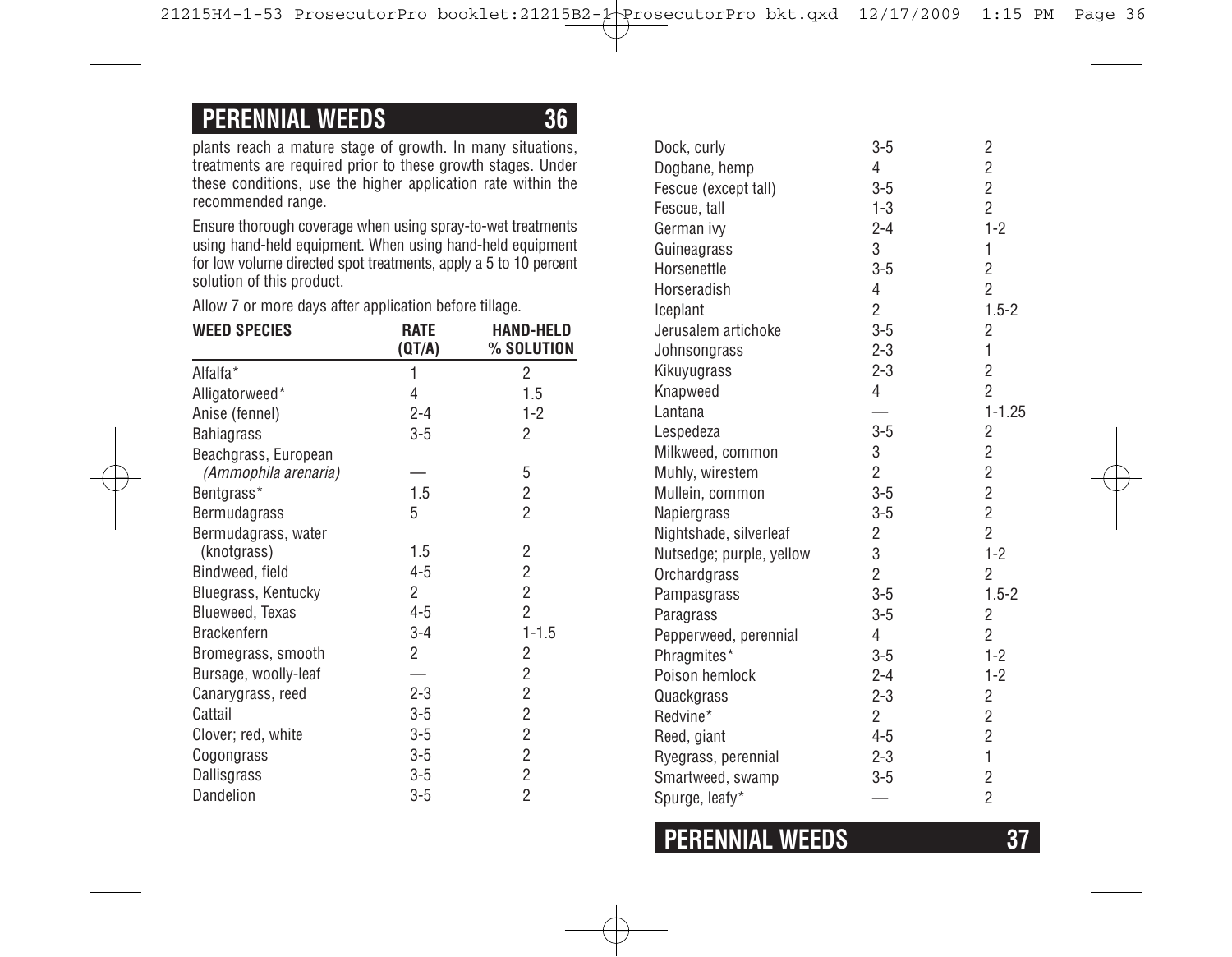| <b>WOODY BRUSH AND TREES</b> |                |                                |
|------------------------------|----------------|--------------------------------|
| <b>WEED SPECIES</b>          | RATE<br>(QT/A) | <b>HAND-HELD</b><br>% SOLUTION |
| Sweet potato, wild*          |                | 2                              |
| Thistle, artichoke           | $2 - 3$        | $1-2$                          |
| Thistle, Canada              | $2 - 3$        | 2                              |
| Timothy                      | $2 - 3$        | 2                              |
| Torpedograss*                | $4 - 5$        | 2                              |
| Trumpetcreeper*              | $2 - 3$        | 2                              |
| Vaseygrass                   | $3 - 5$        | 2                              |
| Velvetgrass                  | $3 - 5$        | 2                              |
| Wheatgrass, western          | $2 - 3$        | 2                              |

\*Partial control

# **8.3 Woody Brush and Trees**

Apply this product after full leaf expansion, unless otherwise directed. Use the higher rate for larger plants and/or dense areas of growth. On vines, use the higher rate for plants that have reached the woody stage of growth. Best results are obtained when application is made in late summer or fall after fruit formation.

In arid areas, best results are obtained when applications are made in the spring to early summer when brush species are at high moisture content and are flowering.

Ensure thorough coverage when using spray-to-wet treatments using hand-held equipment. When using hand-held equipment for low volume directed-spray spot treatments, apply a 5 to 10 percent solution of this product.

Symptoms may not appear prior to frost or senescence with fall treatments.

Allow 7 or more days after application before tillage, mowing or removal. Repeat treatments may be necessary to control plants regenerating from underground parts or seed. Some autumn colors on undesirable deciduous species are  acceptable provided no major leaf drop has occurred. Reduced performance may result if fall treatments are made following a frost.

| <b>WEED SPECIES</b>        | <b>BROADCAST</b><br><b>RATE</b><br>(QT/A) | HAND-HELD<br><b>SPRAY-TO-WET</b><br>% SOLUTION |
|----------------------------|-------------------------------------------|------------------------------------------------|
| Alder                      | $3 - 4$                                   | $1 - 1.5$                                      |
| Ash <sup>*</sup>           | $2 - 5$                                   | $1 - 2$                                        |
| Aspen, quaking             | $2 - 3$                                   | $1 - 1.5$                                      |
| Bearclover (Bearmat)*      | $2 - 5$                                   | $1 - 2$                                        |
| Beech*                     | $2 - 5$                                   | $1 - 2$                                        |
| <b>Birch</b>               | $\overline{2}$                            | 1                                              |
| Blackberry                 | $3 - 4$                                   | $1 - 1.5$                                      |
| Blackgum                   | $2 - 5$                                   | $1 - 2$                                        |
| <b>Bracken</b>             | $2 - 5$                                   | $1 - 2$                                        |
| Broom; French, Scotch      | $2 - 5$                                   | $1.5 - 2$                                      |
| Buckwheat, California*     | $2 - 4$                                   | $1 - 2$                                        |
| Cascara*                   | $2 - 5$                                   | $1 - 2$                                        |
| Catsclaw*                  |                                           | $1 - 1.5$                                      |
| Ceanothus*                 | $2 - 5$                                   | $1 - 2$                                        |
| Chamise*                   | $2 - 5$                                   | 1                                              |
| Cherry; bitter, black, pin | $2 - 3$                                   | $1 - 1.5$                                      |
| Coyote brush               | $3 - 4$                                   | $1.5 - 2$                                      |
| Deerweed                   | $2 - 5$                                   | 1                                              |
| Dogwood*                   | $2 - 5$                                   | $1 - 2$                                        |
| Elderberry                 | 2                                         | 1                                              |
| $EIm*$                     | $2 - 5$                                   | $1 - 2$                                        |
| Eucalyptus                 |                                           | 2                                              |
| Gorse*                     | $2 - 5$                                   | $1 - 2$                                        |
| Hasardia*                  | $2 - 4$                                   | $1 - 2$                                        |
| Hawthorn                   | $2 - 3$                                   | $1 - 1.5$                                      |
| Hazel                      | $\overline{c}$                            | 1                                              |
| Hickory*                   | $2 - 5$                                   | $1 - 2$                                        |

### **WOODY BRUSH AND TREES 39**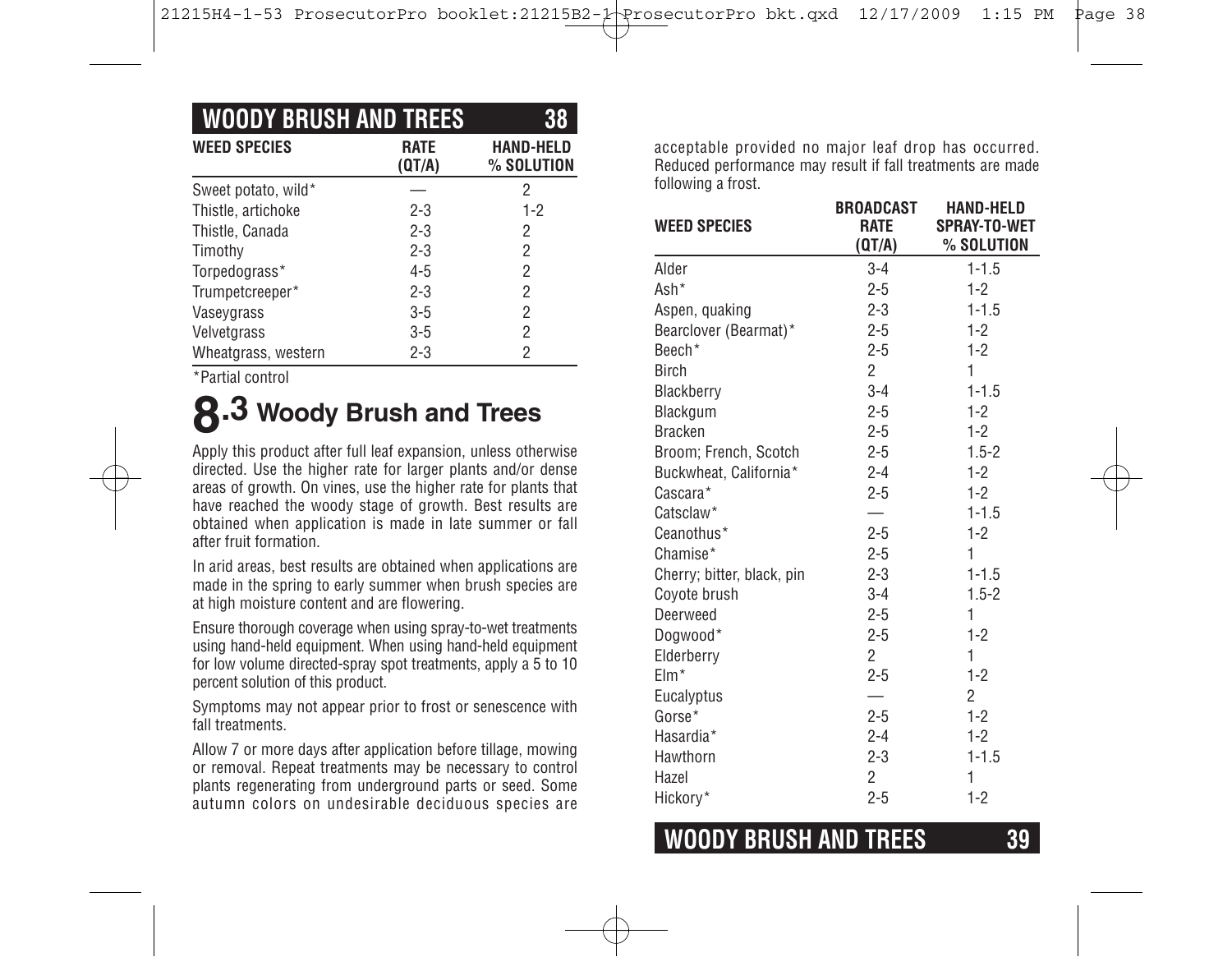| WOODY BRUSH AND<br>40<br><b>REES</b> |                  |                |
|--------------------------------------|------------------|----------------|
| <b>BROADCAST</b>                     | <b>HAND-HELD</b> |                |
| <b>WEED SPECIES</b>                  | <b>RATE</b>      | SPRAY-TO-WET   |
|                                      | (QT/A)           | % SOLUTION     |
| Honeysuckle                          | $3 - 4$          | $1 - 1.5$      |
| Hornbeam, American*                  | $2 - 5$          | $1 - 2$        |
| Kudzu                                | $\overline{4}$   | 2              |
| Locust, black*                       | $2 - 4$          | $1 - 2$        |
| Madrone resprouts*                   |                  | 2              |
| Manzanita*                           | $2 - 5$          | $1 - 2$        |
| Maple, red                           | $2 - 4$          | $1 - 1.5$      |
| Maple, sugar                         |                  | $1 - 1.5$      |
| Monkey flower*                       | $2 - 4$          | $1 - 2$        |
| Oak; black, white*                   | $2 - 4$          | $1 - 2$        |
| Oak, northern pin                    | $2 - 4$          | $1 - 1.5$      |
| Oak, post                            | $3 - 4$          | $1 - 1.5$      |
| Oak, Scrub*                          | $2 - 4$          | $1 - 1.5$      |
| Oak, southern red                    | $2 - 3$          | $1 - 1.5$      |
| Peppertree, Brazilian                |                  |                |
| (Florida holly)*                     | $2 - 5$          | $1 - 2$        |
| Persimmon*                           | $2 - 5$          | $1 - 2$        |
| Pine                                 | $2 - 5$          | $1 - 2$        |
| Poison ivy                           | $4 - 5$          | 2              |
| Poison oak                           | $4 - 5$          | $\overline{2}$ |
| Poplar, yellow*                      | $2 - 5$          | $1 - 2$        |
| Redbud, eastern                      | $2 - 5$          | $1 - 2$        |
| Rose, multiflora                     | 2                | 1              |
| Russian olive*                       | $2 - 5$          | $1 - 2$        |
| Sage, black                          | $2 - 4$          | 1              |
| Sage, white*                         | $2 - 4$          | $1 - 2$        |
| Sage brush, California               | $2 - 4$          | 1              |
| Salmonberry                          | 2                | 1              |
| Saltcedar*                           | $2 - 5$          | $1 - 2$        |
| Sassafras*                           | $2 - 5$          | $1 - 2$        |

| Sourwood*<br>Sumac; laurel, poison, | $2 - 5$ | $1-2$     |
|-------------------------------------|---------|-----------|
| smooth, sugarbush.<br>winged*       | $2 - 4$ | $1-2$     |
| Sweetgum                            | $2 - 3$ | $1 - 1.5$ |
| Swordfern*                          | $2 - 5$ | $1 - 2$   |
| Tallowtree, Chinese                 |         | 1         |
| Tan oak resprouts*                  |         | 2         |
| Thimbleberry                        | 2       |           |
| Tobacco, tree*                      | $2 - 4$ | $1 - 2$   |
| Toyon*                              |         | 2         |
| Trumpetcreeper                      | $2 - 3$ | $1 - 1.5$ |
| Vine maple*                         | $2 - 5$ | $1 - 2$   |
| Virginia creeper                    | $2 - 5$ | $1-2$     |
| Waxmyrtle, southern*                | $2 - 5$ | $1-2$     |
| Willow                              | 3       |           |
| Yerbasenta*                         |         | 2         |

\*Partial control

# **9.0 LIMIT OF WARRANTY AND LIABILITY**

LESCO, INC. warrants that this product conforms to the chemical description on the label and is reasonably fit for the purposes set forth in the Complete Directions for Use label booklet ("Directions") when used in accordance with those Directions under the conditions described therein. NO OTHER EXPRESS WARRANTY OR IMPLIED WARRANTY OF FITNESS FOR PARTICULAR PURPOSE OR MERCHANTABILITY IS MADE. This warranty is also subject to the conditions and limitations stated herein.

Buyer and all users shall promptly notify LESCO INC. of any claims whether based in contract, negligence, strict liability, other tort or otherwise.

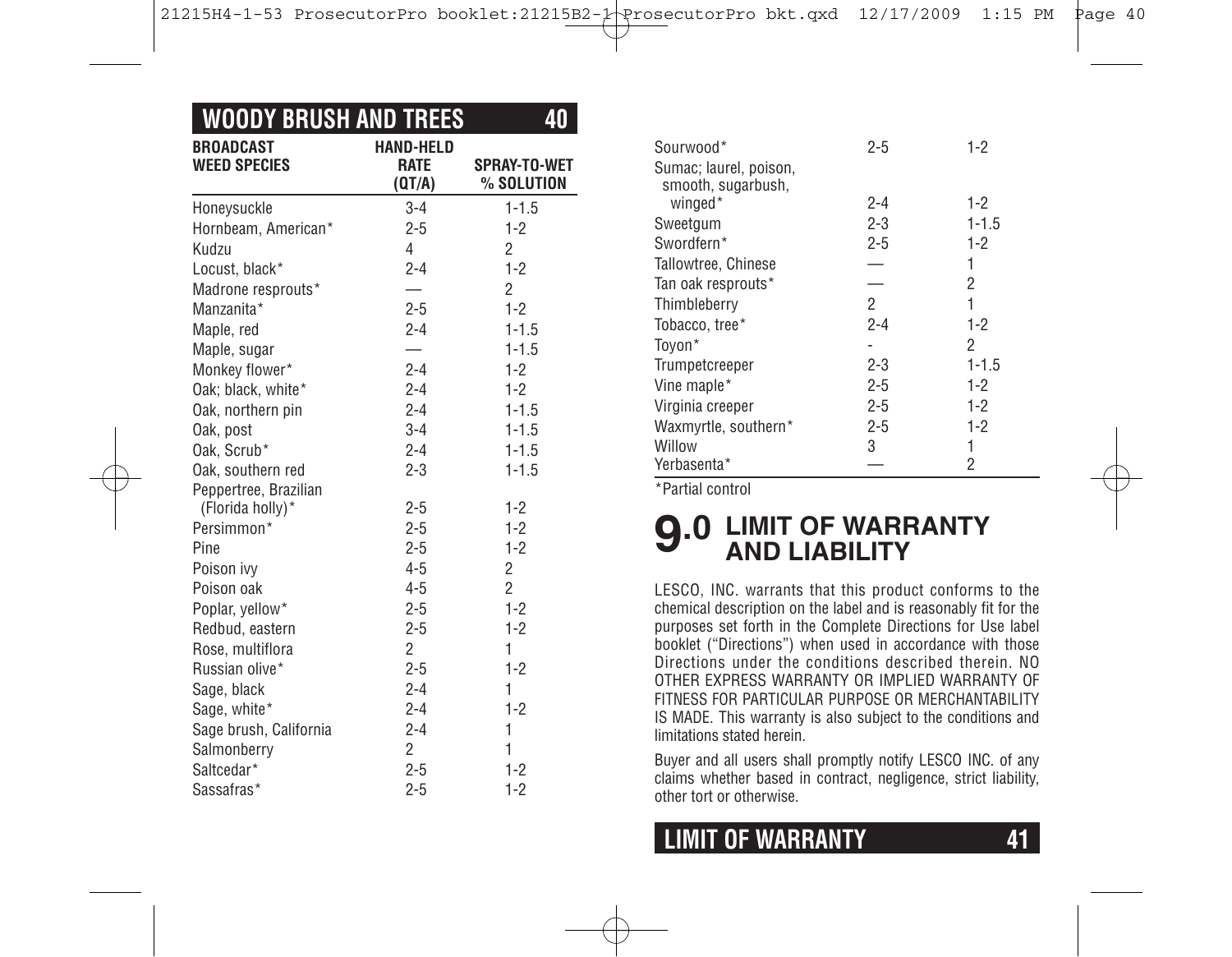## **LIMIT OF WARRANTY 42**

Buyer and all users are responsible for all loss or damage from use or handling which results from conditions beyond the control of LESCO INC., including, but not limited to, incom patibility with products other than those set forth in the Directions, application to or contact with desirable vegetation, unusual weather, weather conditions which are outside the range considered normal at the application site and for the time period when the product is applied, as well as weather conditions which are outside the application ranges set forth in the Directions, application in any manner not explicitly set forth in the Directions, moisture conditions outside the moisture range specified in the Directions, or the presence of products other than those set forth in the Directions in or on the soil, crop or treated vegetation.

LESCO, INC. does not warrant any product reformulated or repackaged from this product except in accordance with LESCO INC.'s stewardship requirements and with express written permission from LESCO INC.

THE EXCLUSIVE REMEDY OF THE USER OR BUYER, AND THE LIMIT OF THE LIABILITY OF LESCO, INC. OR ANY OTHER SELLER FOR ANY AND ALL LOSSES, INJURIES OR DAMAGES RESULTING FROM THE USE OR HANDLING OF THIS PRODUCT (INCLUDING CLAIMS BASED IN CONTRACT, NEGLIGENCE, STRICT LIABILITY, OTHER TORT OR OTHER-WISE) SHALL BE THE PURCHASE PRICE PAID BY THE USER OR BUYER FOR THE QUANTITY OF THIS PRODUCT INVOLVED, OR, AT THE ELECTION OF LESCO, INC. OR ANY OTHER SELLER, THE REPLACEMENT OF SUCH QUANTITY, OR, IF NOT ACQUIRED BY PURCHASE, REPLACEMENT OF SUCH QUANTITY. IN NO EVENT SHALL LESCO, INC. OR ANY OTHER SELLER BE LIABLE FOR ANY INCIDENTAL, CONSE-QUENTIAL OR SPECIAL DAMAGES.

Upon opening and using this product, buyer and all users are deemed to have accepted the terms of this LIMIT OF WARRANTY AND LIABILITY which may not be varied by any verbal or written agreement. If terms are not acceptable, return at once unopened.

LESCO and Prosecutor are registered trademarks and the sweeping design is a trademark of LESCO Technologies, LLC.

Manage and Outrider are registered trademarks of Monsanto Technology, LLC

All other trademarks are the property of their respective owners.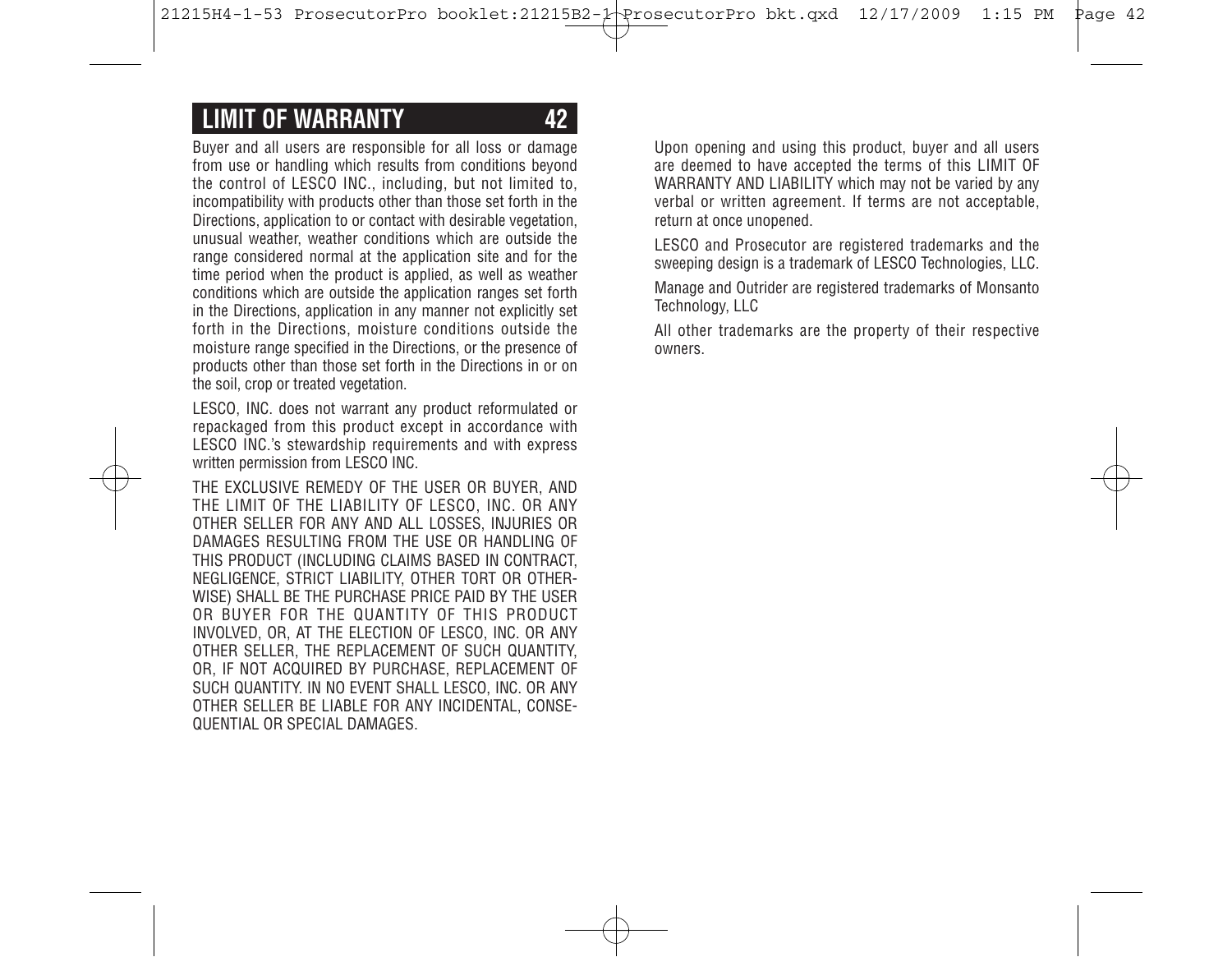**This page intentionally left blank. This page intentionally left blank.**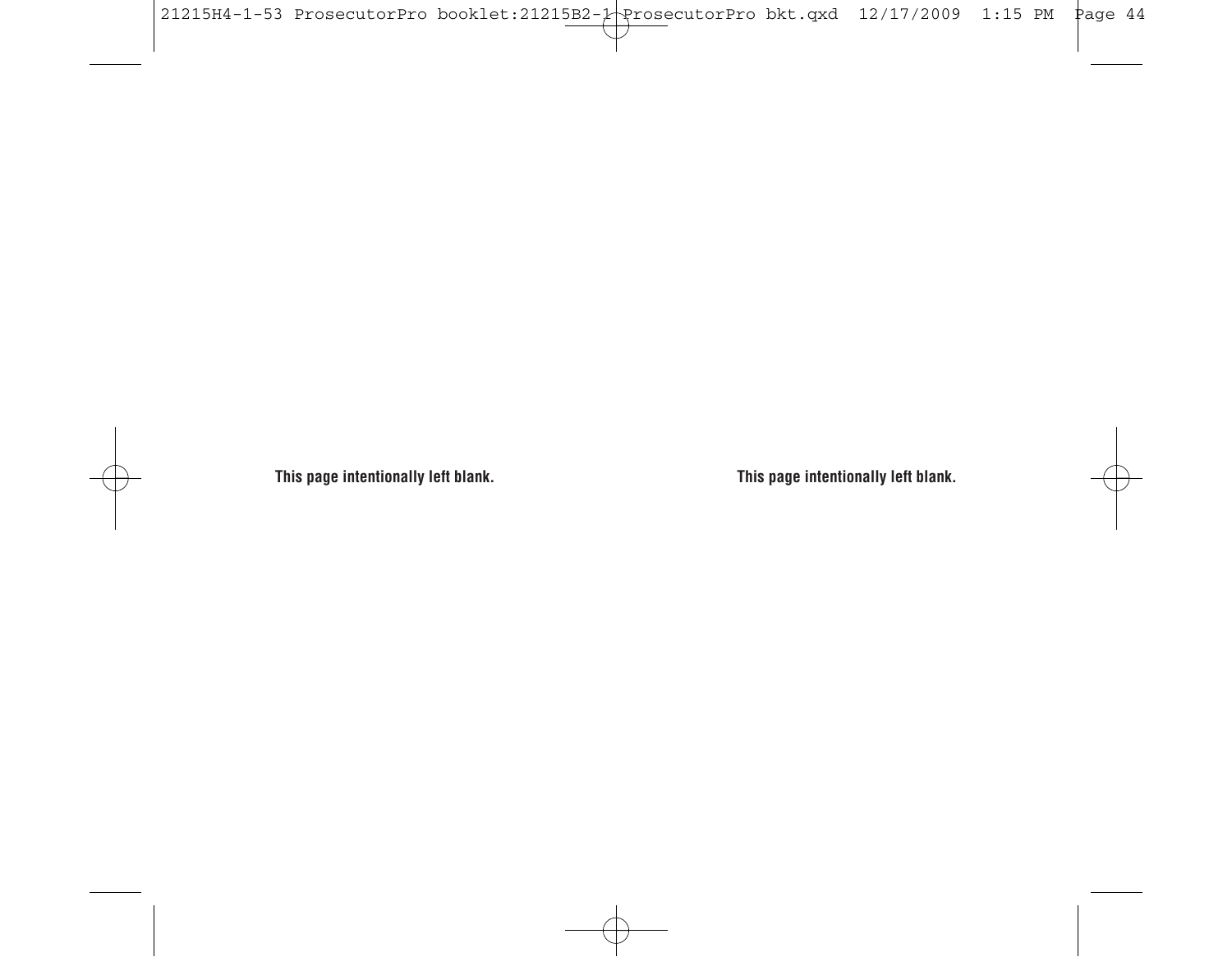**This page intentionally left blank. This page intentionally left blank.**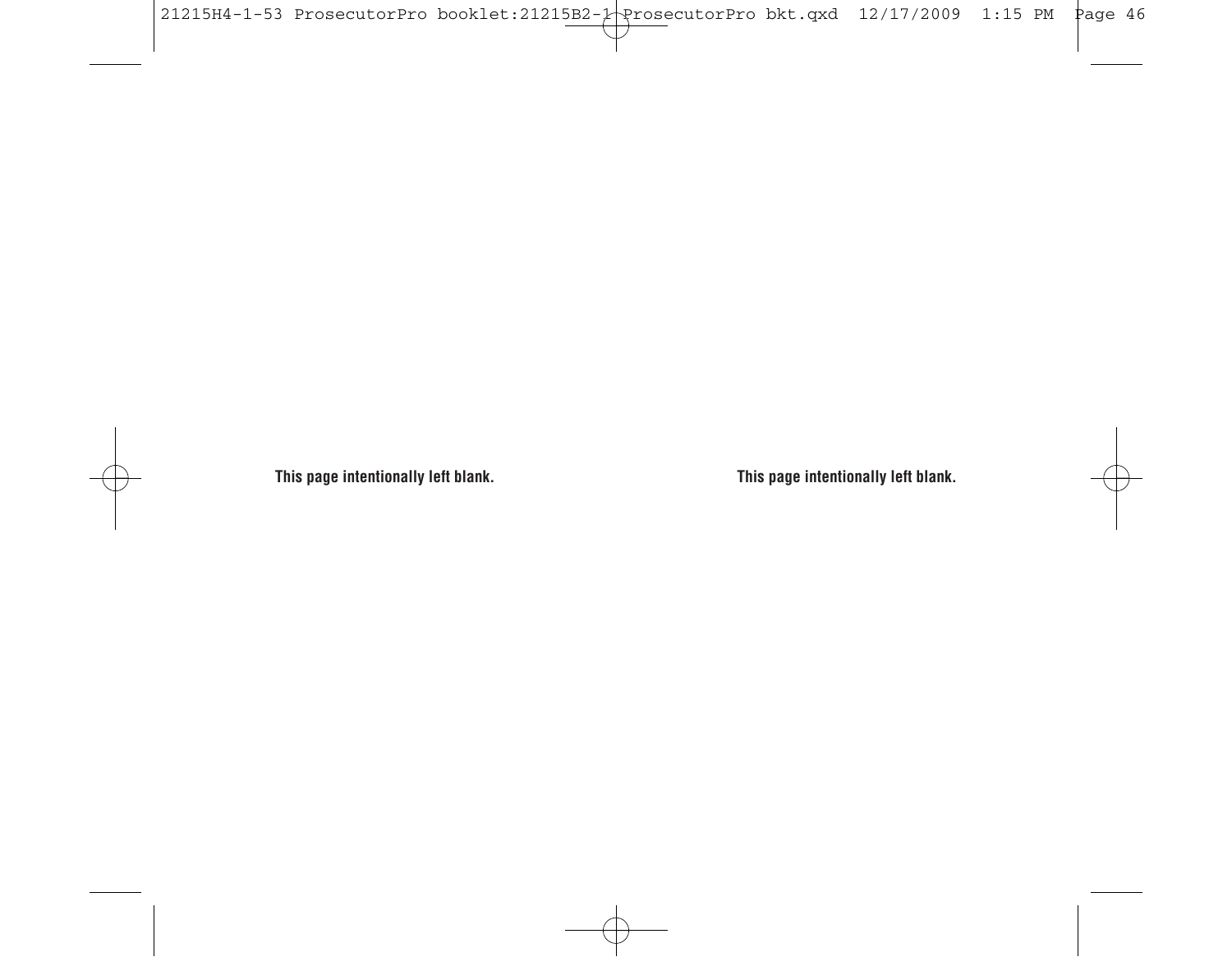| #069286 | 1 Gal.           |
|---------|------------------|
| #069288 | $4 \times 1$ Gal |
| #069289 | 2.5 Gal.         |
| #069290 | 2 x 2.5 Gal.     |
| #069291 | 30 Gal.          |
|         |                  |

Distributed by **LESCO, INC.** 1301 East 9th Street Cleveland, OH 44114-1849 U.S.A. LESCO and Prosecutor are registered and the sweeping design

is a trademark of LESCO Technologies, LLC. 02-116

©2009  $(102402)$